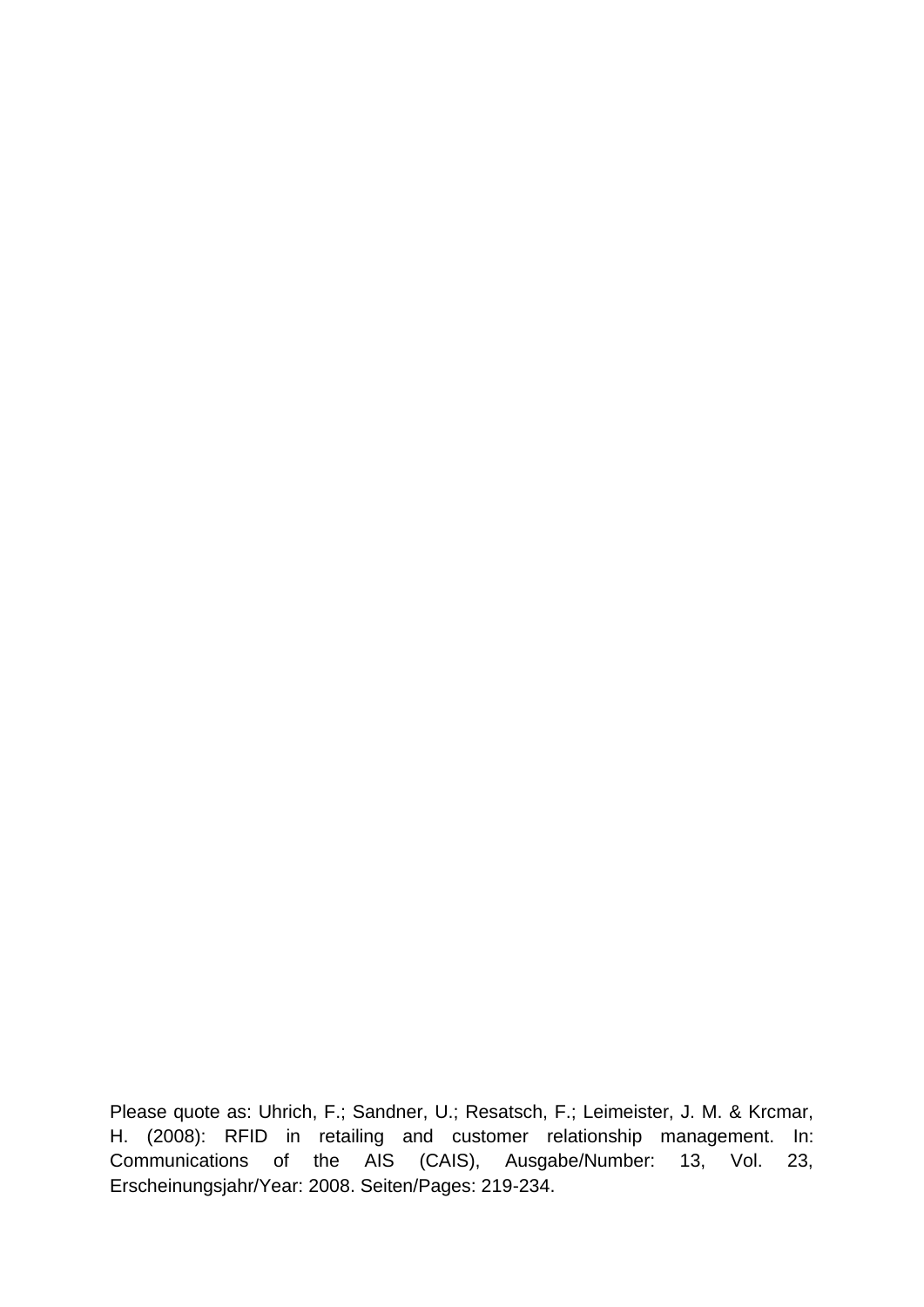# The Communications of the Association for Information Systems

| Volume 23 | 2008 | Article 13 |
|-----------|------|------------|
|           |      |            |

## RFID in Retailing and Customer Relationship Management

Fabian Uhrich<sup>∗</sup> Uwe Sandner† Florian Resatsch‡ Jan Marco Leimeister∗∗ Helmut Krcmar††

<sup>∗</sup>TUM - Technische Universitat M¨ unchen, fabian.uhrich@cdtm.de ¨

<sup>†</sup>TUM - Technische Universität München

<sup>‡</sup>TUM - Technische Universität München

∗∗Kassel University

††TUM - Technische Universität München

Copyright  $\odot$ 2008 by the authors. The Communications of the Association for Information Systems is produced by The Berkeley Electronic Press (bepress). http://aisel.aisnet.org/cais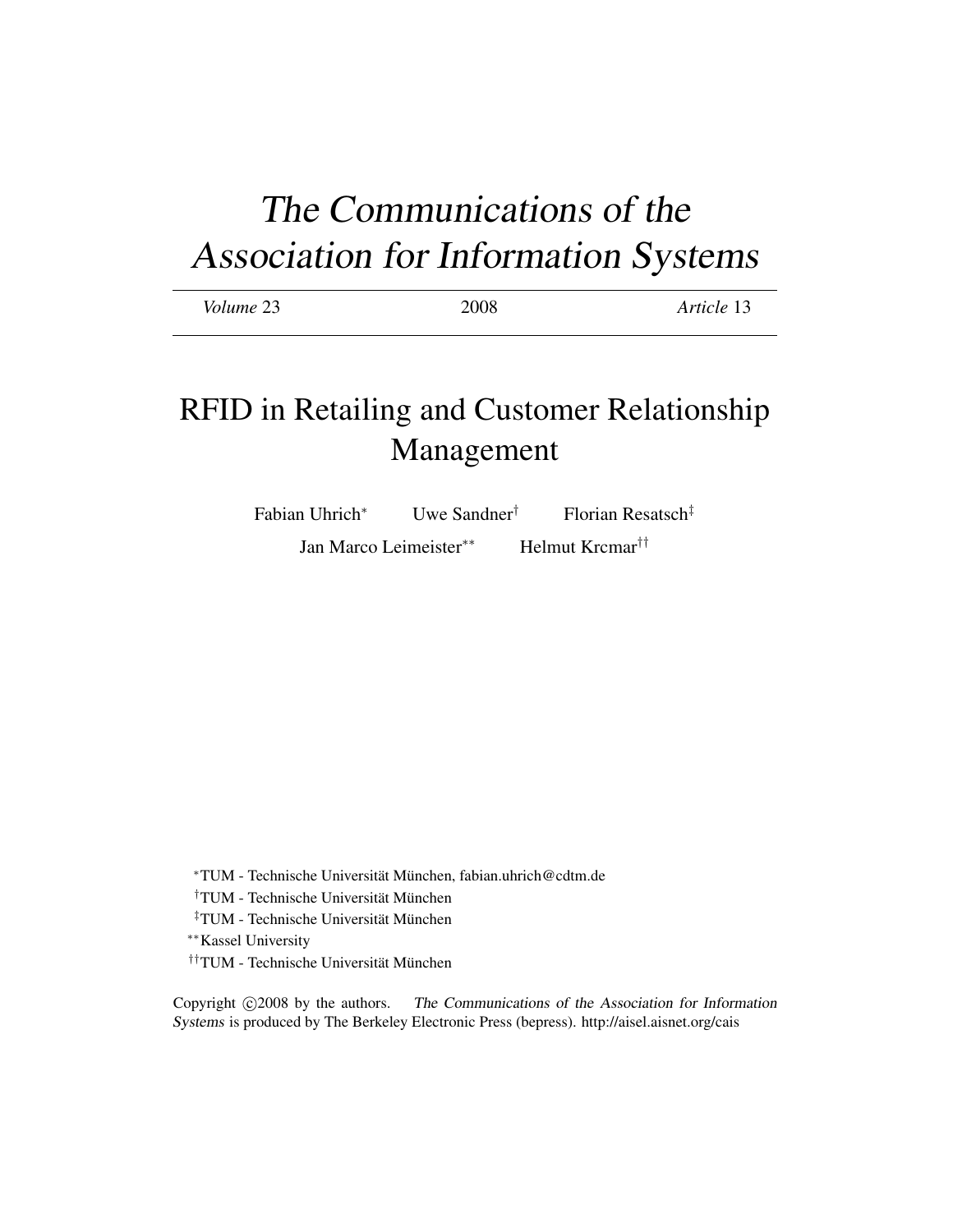## RFID in Retailing and Customer Relationship Management

#### Fabian Uhrich, Uwe Sandner, Florian Resatsch, Jan Marco Leimeister, and Helmut Krcmar

#### Abstract

Radio Frequency Identification (RFID) is a hot topic in retail supply chain management [Behrenbeck, Küpper et al. 2004]. Yet, a recent study predicts "that the true benefits of RFID for retailers will be in enhanced marketing opportunities" [Sharpless 2005]. Research on RFID for marketing purposes is still rare giving the opportunity for more specific research on how RFID will influence business to consumer (B2C) marketing and services [Curtin, Kauffman et al. 2005]. Apparel retailing will most likely be one of the first industries to adopt item level tagging and thus benefit from those new marketing opportunities [Chappell, Durdan et al. 2003; Kurt Salmon Associates 2005].

This paper investigates the opportunities of RFID to enhance B2C marketing of apparel retailers. The paper presents six out of 17 developed RFID applications that support relationship marketing of apparel retailers to better recruit, retain, and recover customers. The RFID applications are classified by the marketing goals they fulfill and the marketing phase they support. The authors describe the use of each RFID application exemplified, and evaluate the additional value for the customer company relationship as well as the feasibility for apparel retailers to implement the application into practice.

KEYWORDS: RFID, Auto-ID, item level tagging, apparel retail, relationship marketing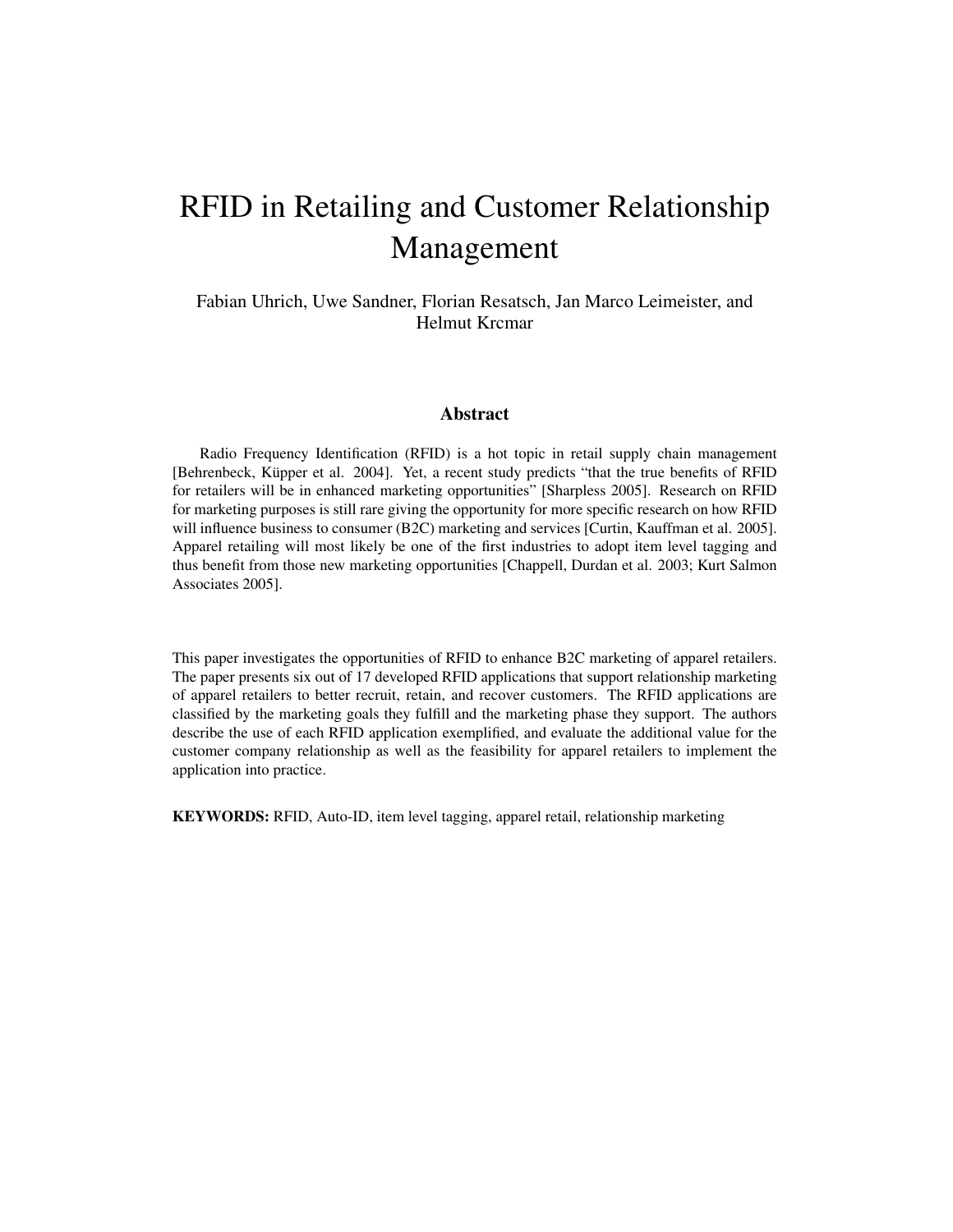# Communications of the Association<br>for Information Systems

#### **RFID in Retailing and Customer Relationship Management**

Fabian Uhrich

Uwe Sandner

*TUM - Technische Universität München, Center for Digital Technology and Management, Arcisstr. 21, 80290 Munich, Germany, fabian.uhrich@cdtm.de* 

Florian Resatsch

*TUM - Technische Universität München,Chair for Information Systems (I17), Boltzmannstr. 3, 85748 Garching, Germany* 

Jan Marco Leimeister

*Kassel University, Chair for Information Systems, 34127 Kassel, Germany* 

Helmut Krcmar

*TUM - Technische Universität München,Chair for Information Systems (I17), Boltzmannstr. 3, 85748 Garching, Germany* 

#### Abstract:

Radio Frequency Identification (RFID) is a hot topic in retail supply chain management [Behrenbeck, Küpper et al. 2004]. Yet, a recent study predicts "that the true benefits of RFID for retailers will be in enhanced marketing opportunities" [Sharpless 2005]. Research on RFID for marketing purposes is still rare giving the opportunity for more specific research on how RFID will influence business to consumer (B2C) marketing and services [Curtin, Kauffman et al. 2005]. Apparel retailing will most likely be one of the first industries to adopt item level tagging and thus benefit from those new marketing opportunities [Chappell, Durdan et al. 2003; Kurt Salmon Associates 2005].

This paper investigates the opportunities of RFID to enhance B2C marketing of apparel retailers. The paper presents six out of 17 developed RFID applications that support relationship marketing of apparel retailers to better recruit, retain, and recover customers. The RFID applications are classified by the marketing goals they fulfill and the marketing phase they support. The authors describe the use of each RFID application exemplified, and evaluate the additional value for the customer company relationship as well as the feasibility for apparel retailers to implement the application into practice.

**Keywords:** RFID, Auto-ID, item level tagging, apparel retail, relationship marketing

Volume 23, Article 13, pp. 219-234, September 2008

The manuscript was received 9/23/2007 and was with the authors for 3 months for 2 revisions.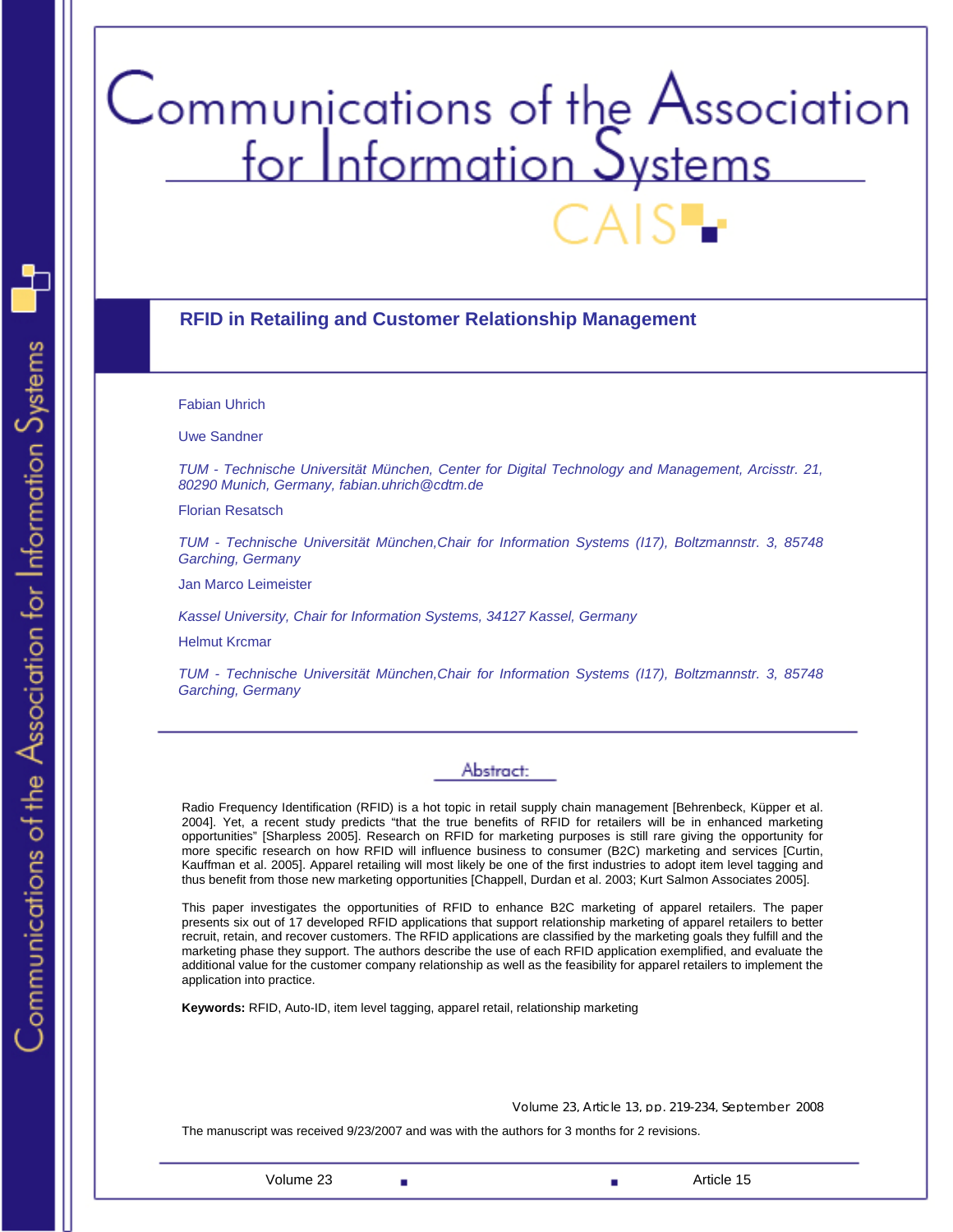#### **RFID in Retailing and Customer Relationship Management**

#### **I. INTRODUCTION**

This paper examines how apparel retailers can benefit from RFID to improve their relationship marketing capabilities facing the current challenges in retailing.

Apparel is an important sector in the retail industry accounting for a worldwide market of \$ 833.7 billion in 2004 and is predicted to reach \$ 952.1 billion by 2009 [Datamonitor 2005]. However, the retail industry has to struggle with demanding challenges. Higher power of buyers, hyper competition and new technologies are the three most crucial issues [Chu and Morrison 2003]. Relationship marketing aims at dealing with these challenges putting the customercompany relationship in the center of all activities with a long term focus. In a close relationship customer needs can be better understood and faster addressed complying with the higher power of buyers. The long-term focus aiming at customer satisfaction and loyalty helps to avoid customer migration facing the hyper competition among retailers and finally leads to economic success [Bruhn 2001; Bruhn 2001].

The customer life-cycle concept as the central concept of relationship marketing describes the intensity of a relationship between the company and the customer over time and provides tools for each phase of the cycle to keep the customer satisfied. Three basic phases can be distinguished, focusing on different aspects of the relationship. Recruiting is the first step of initializing a new relationship. Afterward, the recruited customers have to be retained, or —in case they seem to quit the relationship—recovered [Meffert and Bruhn 2000].

Radio Frequency Identification (RFID) might not only have the ability to revolutionize the supply chain [Kuzeljevich 2005; Loebbecke 2005] with a focus on logistics, operations and supply chain management [Strüker and Sackmann 2004]. A recent study predicts "that the true benefits of RFID for retailers will be in enhanced marketing opportunities" [Sharpless 2005]. However, research on RFID for marketing purpose is still rare offering the need for more specific research on how RFID will impact business to consumer (B2C) marketing and services [Curtin, Kauffman et al. 2005].

First trials with RFID as a marketing technology enabled more customized services and shopping convenience and lead to higher customer satisfaction and loyalty [Berthiaume 2004; Loebbecke 2005]. This paper examines how RFID can be used as a lever to improve the effectiveness of relationship marketing tools along the customer life cycle and how to achieve the goals of relationship marketing in recruiting, retaining, and recovering customers.

#### **II. RESEARCH APPROACH**

The conducted research was a combination of secondary followed by primary research. We analyzed existing RFID pilots, technical challenges and potentials of RFID described in literature and subsequently conducted interviews with RFID experts to evaluate our findings. Finally we put the opportunities into the framework of relationship marketing.

#### **Secondary Research to Collect RFID Applications**

RFID in retail relationship marketing is quite a new topic in academia and therefore existing research on the usage of RFID in this area is limited. Existing publications imparted primal knowledge and insights on RFID for general marketing purpose [Doyle 2004; Jannasch and Spiekermann 2004; Wiedmann, Ludewig et al. 2005]. When talking about practical implementation challenges, especially the issue of privacy is covered intensely [Spiekermann and Ziekow 2004; Majoras, Swindle et al. 2005] and technical problems are highlighted. However, some RFID pilots have been already conducted in apparel retailing and thus acted as a first base for developing 17 RFID applications.

#### **Exploratory Research to Evaluate RFID Applications**

In order to deliver a balanced and realistic view, it was inevitable to ask for expert opinion via an exploratory study to revise and evaluate the identified RFID applications from the secondary research with respect to the peculiarities of the apparel retail business [Schnell, Hill et al. 1999]. Approached interview candidates were marketing and IT experts from apparel retailers as well as designated RFID specialists. Starting point was a top-20 list of German apparel retailers [Kreimer 2005]. The 16 interviewed companies can be classified either as discounters (four companies) delivering goods at competitive prices, fashion and department stores (nine companies) providing a big variety of different types and brands of clothes, and specialty stores or boutiques (three companies) that focus on a specific apparel segment or only trade their one brand often at premium prices (Table 1). The personal interviews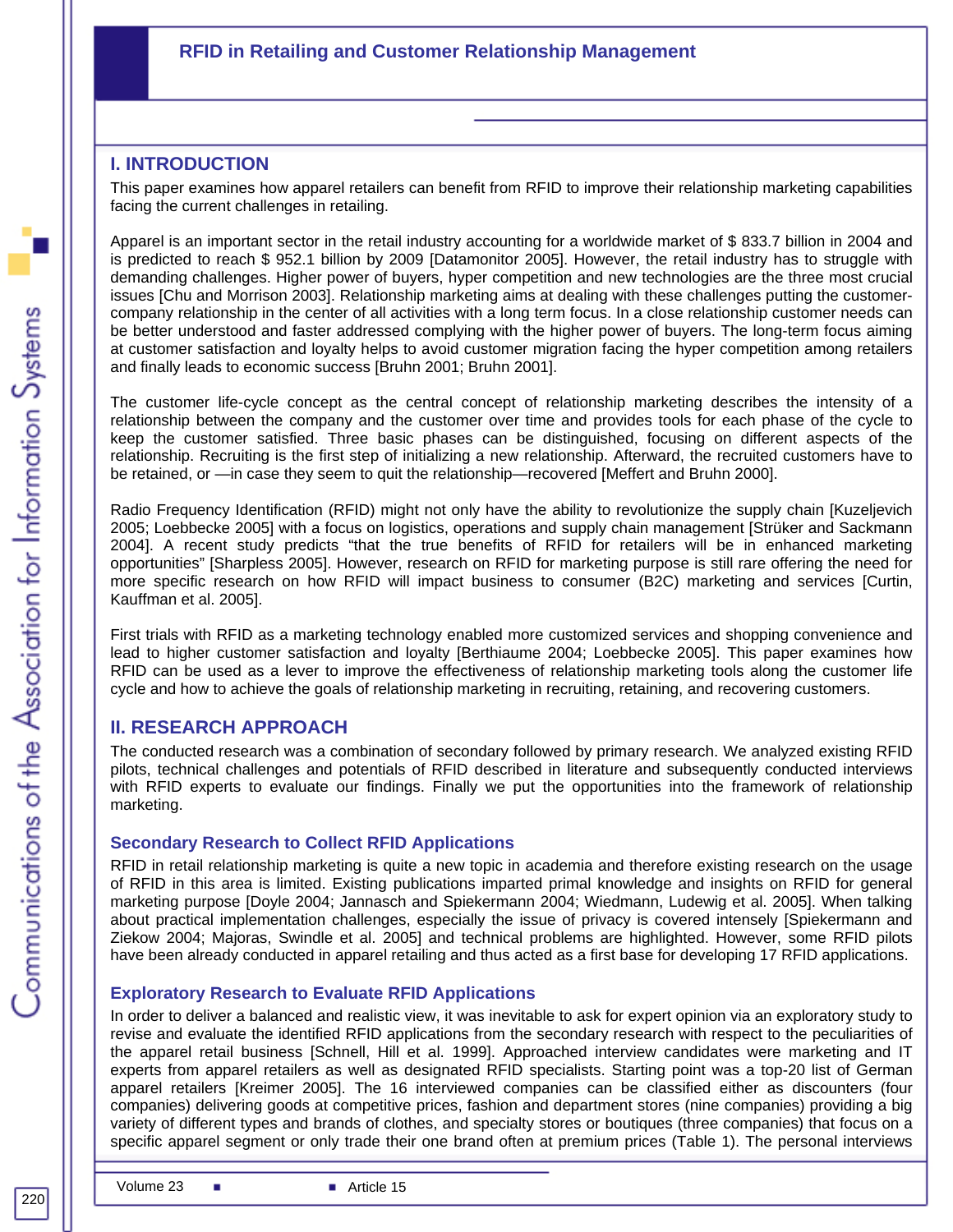were conducted either face to face or by telephone in spring 2006 and lasted around one hour following a preset and pretested guideline.

#### **The Interview Guideline Covered Two Areas**

The first part of the interview covered the general attitude of the company toward RFID (Figure 1). The status quo of RFID research within the company including possible tests and implementations as well as challenges of implementing RFID got discussed. Also the plans about how to proceed and deal with the technology in the near future have been asked for.

The second part tackled the opportunities of RFID for retail relationship marketing. The execution of this part was dependent on the interviewee's expertise to go into details of RFID applications. After the first rough estimation of the potentials of RFID for marketing purposes by the interviewee, relevant RFID applications from the secondary research have been discussed together regarding the potential value and feasibility for the apparel retailer.



**Figure 1. Interview Guideline (Own Representation)** 

#### **III. INTERVIEW RESULTS: ATTITUDE TOWARD RFID AND CURRENT IMPLEMENTATION**

#### **General Attitude of Apparel Retailers toward RFID**

In the interviews different attitudes toward RFID have been encountered. Some retailers just seemed to have been waiting for this research study to be conducted in order to have a high quality discussion on that topic. Others mentioned that RFID is not interesting at all for them and do not put effort in it in order to handle more urgent issues. The answers from the different interviewees were repeating and thus clustered into three groups:

#### Group 1: The "Not-Interested-at-all-in-RFID" Apparel Retailers

Seven of the interviewed apparel retailers (Interview 2006bceklor) do not see RFID as a topic at all for the moment. Therefore RFID has a very low priority within their companies and no specific research or tests have been done. Most information about RFID is from trade press. As they say, they do not a see a benefit from the technology for their company. However, they partly admitted that they do not know too much about RFID and its potentials.

Group 1 has no plans about RFID for the near future. They will just wait and see what happens in the market without specifically having RFID on the radar. They will focus on other innovations instead that seem more promising to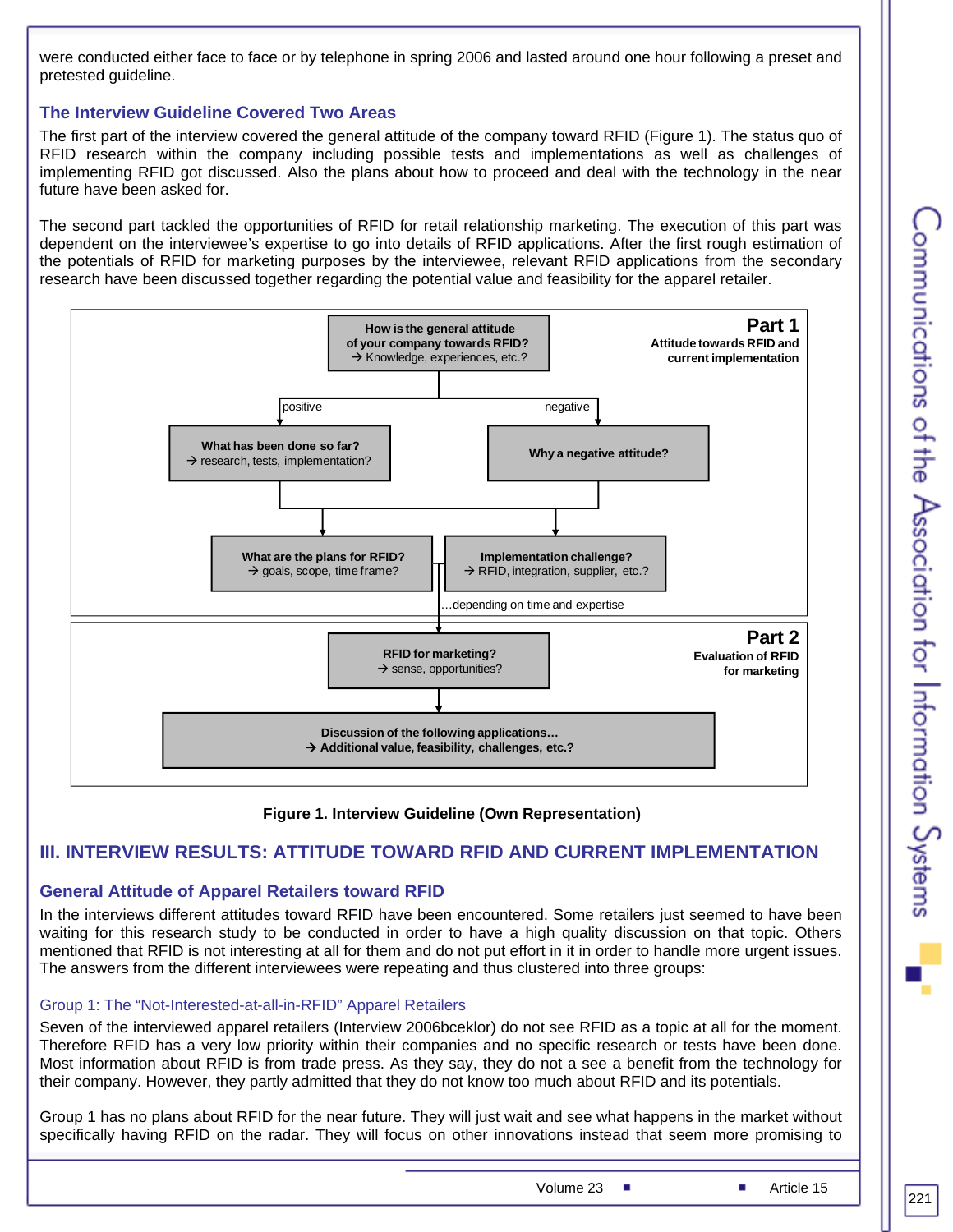realize quick wins for them. For the case RFID will unexpectedly gain importance they will go for a fast follower strategy, "after the driving players have prepared the market for RFID."

| Table 1. Overview of Interviewed Companies (Own Representation) |       |                                       |                             |                           |  |  |
|-----------------------------------------------------------------|-------|---------------------------------------|-----------------------------|---------------------------|--|--|
| <b>Interview</b><br>Group                                       |       | Company                               | Coverage                    | <b>Experts</b>            |  |  |
| Group 1:                                                        |       |                                       |                             |                           |  |  |
| Not interested                                                  | 2006k | Boutique                              | Part 1                      | 1 (IT)                    |  |  |
| Not interested                                                  | 2006o | Boutique                              | Part 1 & 2                  | (Marketing)<br>1          |  |  |
| Not interested                                                  | 2006r | Boutique                              | Part 1                      | (Marketing)               |  |  |
| Not interested                                                  | 2006I | Discounter                            | Part 1                      | (Marketing)               |  |  |
| Not interested                                                  | 2006b | <b>Fashion store</b>                  | Part 1                      | (IT)<br>1                 |  |  |
| Not interested                                                  | 2006c | <b>Fashion store</b>                  | Part 1                      | (IT)<br>1                 |  |  |
| Not interested                                                  | 2006e | Fashion store                         | Part 1                      | $1$ (IT)                  |  |  |
| Group 2:                                                        |       |                                       |                             |                           |  |  |
| Aware                                                           | 2006a | <b>Discounter</b>                     | Part 1 & 2                  | 2 (Marketing & IT)        |  |  |
| Aware                                                           | 2006h | Part 1<br><b>Discounter</b><br>1 (IT) |                             |                           |  |  |
| Aware                                                           | 2006n | <b>Discounter</b>                     | Part 1                      | 1 (Logistics)             |  |  |
| Aware                                                           | 2006i | Fashion store                         | Part 1 & 2                  | (IT)<br>1                 |  |  |
| Aware                                                           | 2006m | Fashion store                         | Part 1 & 2                  | 2 (Logistics; marketing)  |  |  |
| Aware                                                           | 2006q | Fashion store                         | Part 1 & 2                  | 1 (Logistics)             |  |  |
| Group 3:                                                        |       |                                       |                             |                           |  |  |
| Active                                                          | 2006d | <b>Fashion store</b>                  | Part 1 & 2<br>1 (IT)        |                           |  |  |
| Active                                                          | 2006g | <b>Fashion store</b>                  | Part 1 & 2<br>1 (Logistics) |                           |  |  |
| Active                                                          | 2006i | Fashion store                         | Part 1 & 2                  | 2 (Logistics, Consultant) |  |  |
| Other:                                                          |       |                                       |                             |                           |  |  |
|                                                                 | 2006p | Consultant                            | General                     | (Apparel retailing)       |  |  |
|                                                                 | 2006s | Metro Group                           | General                     | $1$ (CIO)                 |  |  |

#### Group 2: The "RFID-Aware" Apparel Retailers

Six retailers (Interview 2006ahjmnq) see RFID as a very interesting new technology. They see potential benefits and therefore also got involved with RFID. Information sources used are RFID initiatives like the GS1[1] or EPC[2] organization and discussions with consultants. Design fairs, conversations with RFID suppliers and all kind of trade press get analyzed. Some started serious business case calculations evaluating the cost saving potentials in quantitative examinations. Due to high tag costs their business case calculations have not been convincing so they are now in a wait and see situation until important parameters of their calculations change. Also they wait for technical problems to be solved before real implementations and tests. But also the market does not yet seem to be ripe they claim. Convincing suppliers to use EAN codes still is troublesome in many cases. "Forcing" them to use RFID could overstrain the business relations. Nevertheless, missing money and manpower for expensive RFID trials is also an issue especially for the smaller companies.

For the future, group 2 continues to actively observe the market, doing more business cases if important parameters change. For example reusable RFID tags are taken into consideration or new potentials like merging RFID and electronic article surveillance into one device are evaluated in the benefit-costs analyses. If investments into new supply chain technology are about to be made those RFID-aware retailers take RFID requirements into consideration. For example, one recently updated his cloth sorting system and decided for an approach that uses barcodes today but allows to easily shifting to RFID when the time is ripe. Another retailer will start to slowly migrate to RFID on case level by 2007. One apparel retailer is seriously considering starting first pilot tests soon. However, most of those retailers are not pushing the implementation to a degree that will speed up the process of getting RFID into the stores. They are just doing a bit more than the minimum to be up to date.

l

<sup>1</sup> GS1 is an organization helping to design and implement global standards and solutions to improve the efficiency and visibility of supply and demand chains [GS1 (2006). "The global language of business." Retrieved May 19, 2006, from http://www.gs1.org/.].

 $^2$  EPCglobal is a subscriber-driven organization comprised of industry leaders and organisations engaged in the development of industry-driven standards for the Electronic Product Code [EPCglobal. (2006). "Home Page." Retrieved May 19, 2006, from http://www.epcglobalinc.org/.].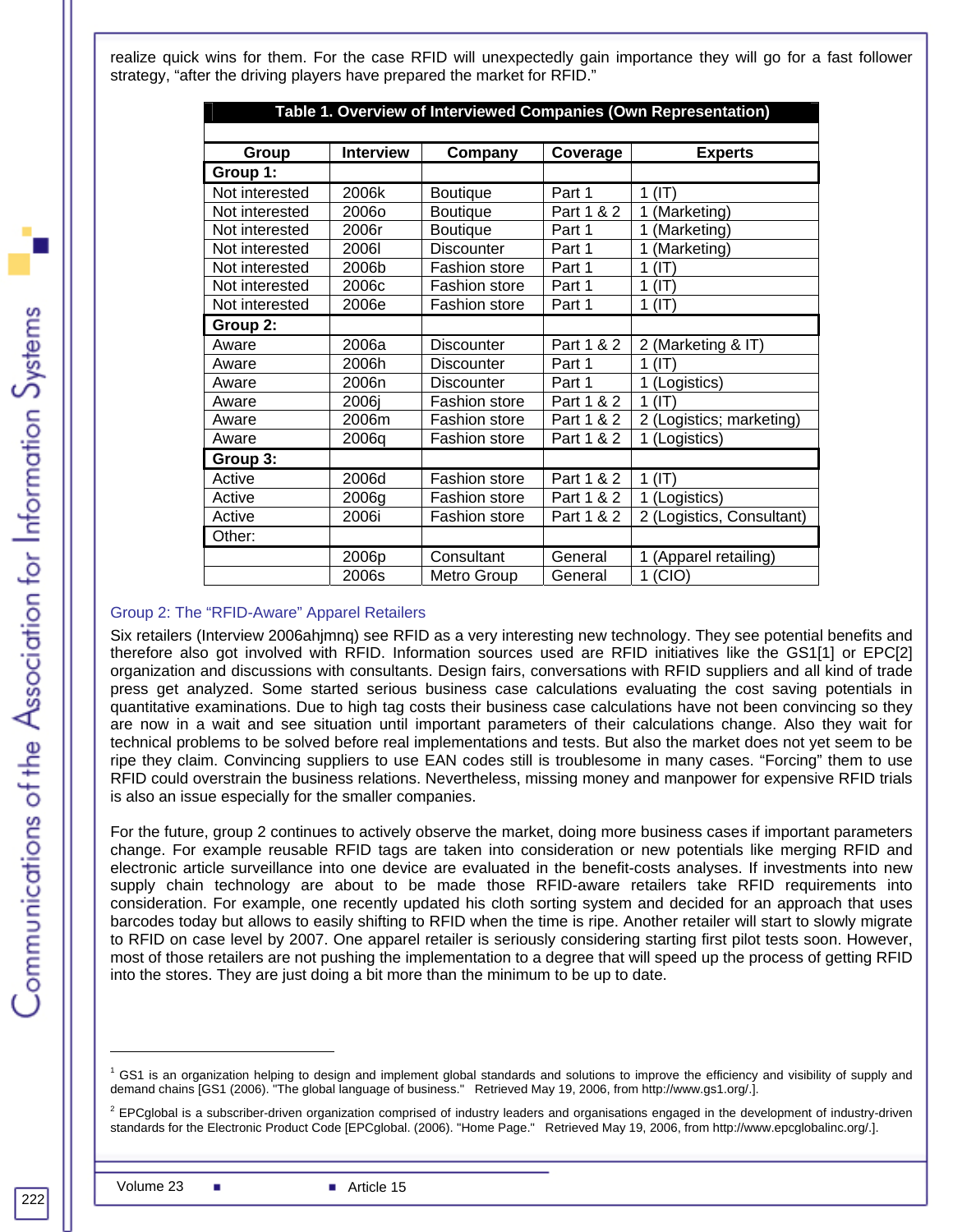#### Group 3: The "RFID-Active" Apparel Retailers

Those three companies (Interview 2006dgi) are highly interested in the technology and consider RFID as a major and important topic. On the one hand they see the potential benefits of the technology itself but on the other hand they also see it as a means for publicity. They either already conducted first technical feasibility studies and experimented with RFID for different purposes, or they are active members in the previously mentioned organizations GS1 and EPC. Furthermore they have dedicated RFID experts and actively participate in RFID discussions.

Group 3 is the driving force for the future. Having already collected own experience with RFID or closely observed RFID pilots they plan first implementations in different scales. Two (Interview 2006di) think about starting with supply chain logistics on case level and one plans first implementations on item level (Interview 2006g).

#### **Correlation between the Retail Format and the Attitude toward RFID**

Group 3 consists solely of big retail chains and no discounters. This makes sense as discounters do not focus on customer service due to their strategy and their low margins. The boutiques are all in the not-interested-at-all group (group 1). A possible explanation could be the related high expenditures colliding with the limited financial resources and restricted bargaining power over suppliers of those smaller retailers.

#### **RFID for Marketing Is Considered Very Differently**

Most of the RFID-active retailers (group 2) did not consider revenue increasing potentials of RFID due to marketing potentials into their quantitative analyses. Compared to group 1 where retailers in some cases did not even see any relation between RFID and marketing at all, group 2 at least sometimes took marketing aspects concurrently into account. However when calculating cost saving potentials they did not include revenue increases due to RFID. Therefore the listing and classification of RFID applications in this chapter for retail relationship marketing will help those companies to systematically investigate what marketing applications are relevant to them and subsequently financially evaluate them.

#### **The Reasons to Ignore Marketing Potentials of RFID Were Diverse**

Retailers (Interview 2006aiq) are missing the "killer application" to justify RFID at the customer front or do not see any application at all (Interview 2006e). Furthermore the benefits are very hard to quantify (Interview 2006di) and therefore investment decisions even harder to justify. Also RFID is seen as a second step. Before thinking about RFID, IT systems first need to be integrated and customer cards be introduced (Interview 2006hnqr). Retailers are also afraid of customer acceptance and privacy concerns (Interview 2006amno). Elderly people for example may not be tech-savvy enough to cope with that new technology (Interview 2006m). Male shoppers may not be willing to spend additional time on fancy applications than the minimum necessary for the purchase (Interview 2006o). Discounters do not see a need for improving customer service and premium brands do not want to substitute the human being as the main contact person by technology.

#### **The Major Reasons to Focus on Marketing Are Differentiation and Customer Orientation**

Finally, RFID for marketing is a new opportunity to differentiate the company from competitors and to survive in today's economical conditions. One retailer argues that RFID for logistics is not the major point. The focus in their research today lies in the customer. "Process efficiency potential does exist but is restricted. However, the problem in retailing today is not process efficiency, it is about demand. Higher competition and a reduction in spending power of consumers lead to shrinking revenues" (Interview 2006g). Customers shopping for apparel show a much more active shopping behavior than shopping for food or other convenience goods. Thus RFID to improve customer service can have a major impact on customer satisfaction and positively influence the shopping habit (Interview 2006i).

#### **IV. INTERVIEW RESULTS: EVALUATION OF RFID FOR MARKETING**

In part two of the interviews, the developed RFID applications were discussed with the apparel retailing experts following the customer life cycle—the central concept of relationship marketing (Figure 2). Relationship marketing aims at improving the economical success of a company through better customer satisfaction, loyalty, and retention. This can only be achieved if the customer gets treated right in every phase of his relationship with the company.

#### **RFID Applications Are Classified by the Marketing Goals of the Customer Life Cycle**

Each phase of the customer life cycle has specific goals. The recruiting phase consists of three. First, the retailer has to **persuade** the customer that he can best satisfy his needs, even better than all competitors, in order to make a market. Then he must **stimulate** the customer to actually demand the company offer and start spending money.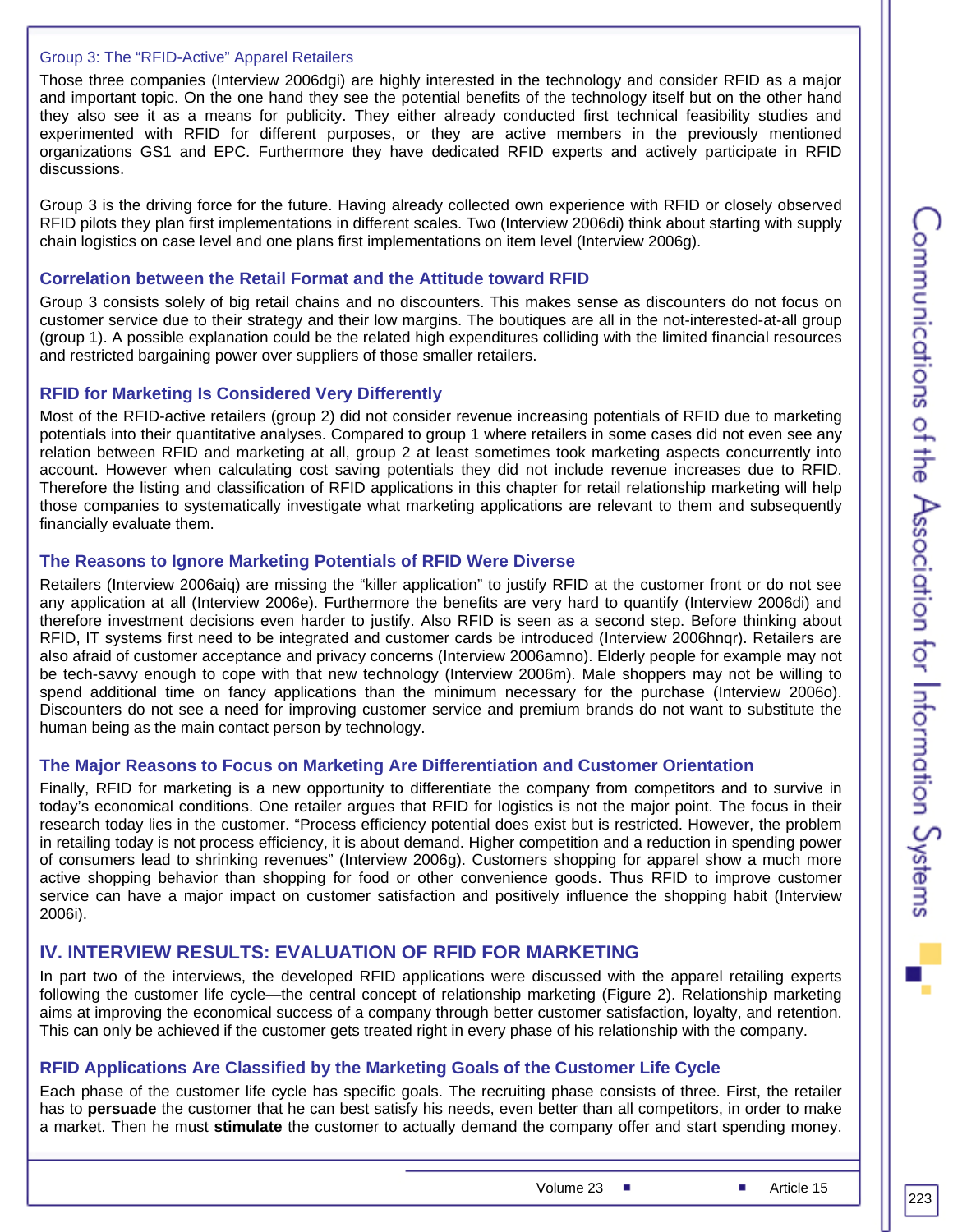Subsequently the retailer should **familiarize** the customer with his offer to build the first step of long-term retention. Six RFID applications fall into this stage.

|            | <b>Recruiting</b> |                 |                        |                  | Retention       |                                      |                       |                   | Recovery |                        |
|------------|-------------------|-----------------|------------------------|------------------|-----------------|--------------------------------------|-----------------------|-------------------|----------|------------------------|
| Persuasion | Stimulation       | Familiarization | Individuali-<br>zation | Cross<br>Selling | <b>Barriers</b> | Alternation   Efficiency<br>Increase | Failure<br>Correction | Compen-<br>sation |          | Persuasion Stimulation |

#### **Figure 2. Scheme for Describing RFID Applications (Own Representation)**

In the phase of customer retention, **individualized offers** help to tie the customer to the company. **Cross and up selling** increases revenues and profits and the implementation of **alternation barriers** shall hinder the customer to try out offers from competitors. After all, the **efficiency** in handling the company customer relationship should be increased to lower transaction costs and provide resources for other customers. Most (eight) RFID applications belong to this active phase of the relationship.

For the case the customer is about to quit the relationship, the retailer must **correct possible failures** in the relationship and product offering that might have cause dissatisfaction. Furthermore the customer needs to be **compensated for all inconvenience caused**. Having done that, the company again needs to **persuade and stimulate the customer to recover** him. Three RFID applications were developed to foster the recovery.

Table 2 shows 17 RFID applications that were discusses in interviews and may help a company to improve its capabilities to actively influence the customer life cycle in a way to improve customer satisfaction and thus prolong the customer life cycle increasing word of mouth, buying frequency, and buying volume. In the following, only the six applications regarded by the experts as most valuable and feasible (marked in grey) will be presented in detail and show the potential of RFID to increase the effectiveness of relationship marketing.

|              | Table 2. Overview on RFID Applications (Own Representation) |                                   |                          |                          |  |
|--------------|-------------------------------------------------------------|-----------------------------------|--------------------------|--------------------------|--|
|              |                                                             |                                   |                          |                          |  |
| <b>Phase</b> | <b>Marketing Goal</b>                                       | <b>RFID application</b>           | Value                    | <b>Feasibility</b>       |  |
| Recruiting   | Persuasion                                                  | Signaling high Service capability | $+$                      | $++$                     |  |
|              | Persuasion                                                  | Authenticity assurance            | $\overline{\phantom{0}}$ | $++$                     |  |
|              | Stimulation                                                 | Dynamic pricing                   | O                        | $\overline{\phantom{a}}$ |  |
|              | Familiarization                                             | Location service                  | O                        | $\Omega$                 |  |
|              | Familiarization                                             | (1) One face to the customer      | $\ddot{}$                | $++$                     |  |
|              | Familiarization                                             | (2) Info terminals                | $+$                      | $+$                      |  |
| Retention    | Individualization                                           | (3) Interactive advert displays   | $+$                      | $+$                      |  |
|              | Individualization                                           | Running patterns                  | $++$                     | $\Omega$                 |  |
|              | Individualization                                           | Measurement data storage          | $-$                      | $++$                     |  |
|              | Individualization                                           | (4) Individual pricing            | $+$                      | O                        |  |
|              | Individualization                                           | (5) Value added services          | $++$                     | $+$                      |  |
|              | Cross selling                                               | (6) Recommendation system         | $++$                     | $+$                      |  |
|              | <b>Alternation barrier</b>                                  | Technical alternation barrier     | $+$                      | O                        |  |
|              | Efficiency increase                                         | Faster check out process          | $+$                      | $++$                     |  |
| Recovery     | Failure correction                                          | Product recall                    | $-$                      | L.                       |  |
|              | Compensation                                                | Easier product trial              | O                        | $++$                     |  |
|              | Stimulation                                                 | Intelligent wardrobe              | $+$                      | --                       |  |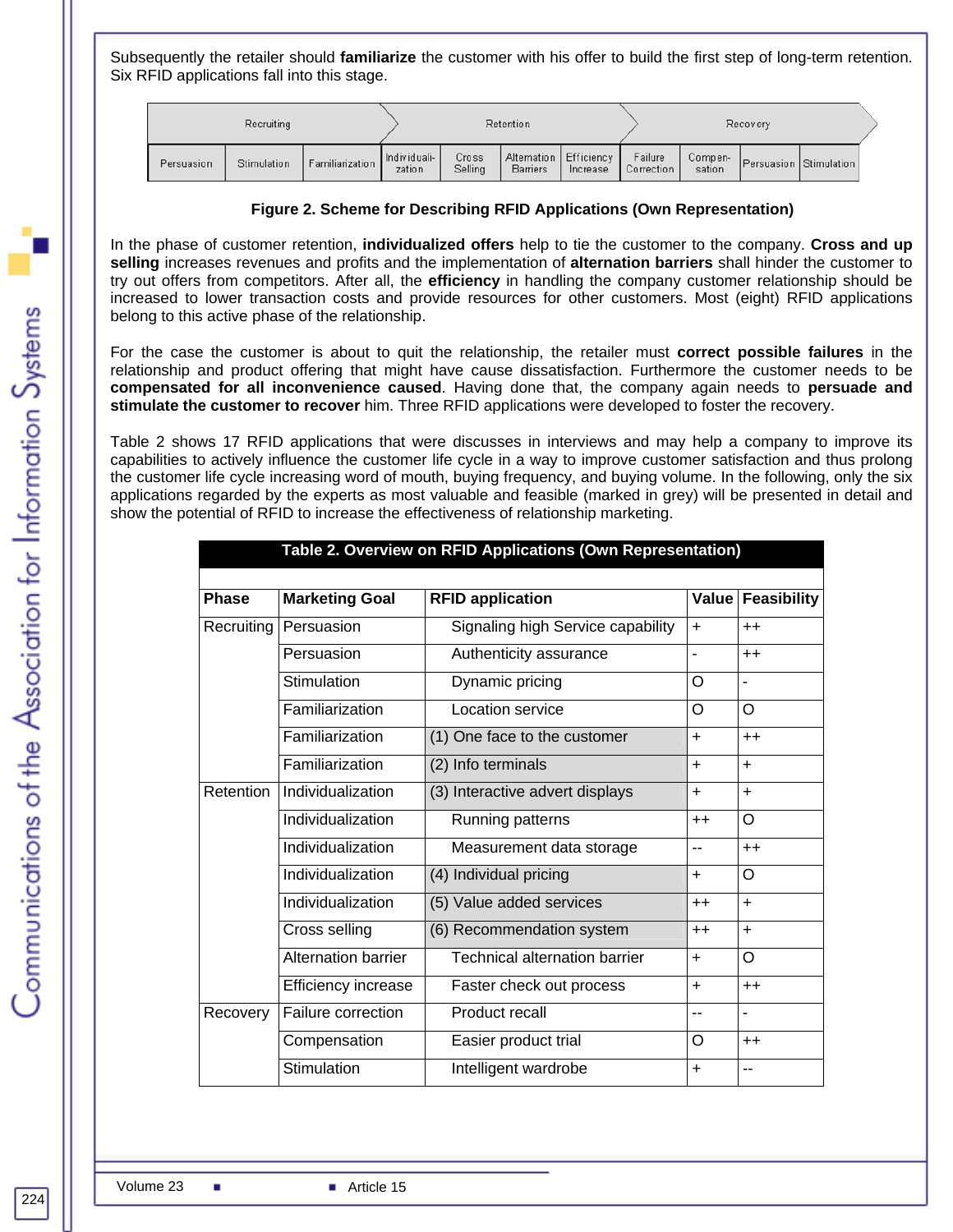#### **RFID Application 1: One Face to the Customer**

#### A constant contact person helps to familiarize the customer.

In today's big stores with many sales persons, customers most probably have random contact to different employees determined by coincidence. This anticipates the building of a trust relationship with one constant contact person. Customers carrying an RFID customer card can be identified when entering the store (IDTechEx 2004]. The information about their arrival can be used to notify a corresponding sales person who for example initiated the last purchase or was responsible for the customer to sign up for the customer card. Or if customers have a favorite sales person, the corresponding employee can be called up [RFID Journal 2002].

#### RFID customer cards allow for identifying the customer when entering the store.

Customer cards already exist today and are used since several years as an instrument for customer retention [Strüker 2006]. With the existing cards, the identification takes place right before leaving the store at the cashier (Interview 2006a). RFID allows for identifying the customer at the beginning of his stay in the shop and therefore allows to personally approaching the customer by name during his whole stay. The needed infrastructure is very primitive as the same gates that are used for theft protection of RFID tagged apparel can be used and customer cards just need to be equipped with a tag. Thus the technical entrance barrier is relatively low, which is not the case for the psychological barrier.

#### Evaluation: Customer privacy versus better service

Customers might feel spied out and could see their privacy being endangered making this application awkward (Interview 2006a). Therefore, three (Interview 2006adg) of the seven interviewed apparel retailers are skeptical regarding the value of this RFID application not only due to privacy concerns. Another question is whether the customer really always wants to have the same sales person at every purchase (Interview 2006g). Maybe he is very dissatisfied with him or her. This would require making the selection of a corresponding contact person a voluntary option (Interview 2006m). The other four interviewees (Interview 2006ijmo) expect a big additional value especially for VIP customers.

## **RFID Application 2: Information Terminals**

#### Customers want to ask questions to sales persons.

A recent study asking 2,500 consumers in Europe about their buying behavior revealed that the third most common reason for dissatisfaction is the missing opportunity to ask questions to sales persons [Cap Gemini Ernst and Young, Intel et al. 2003]. Sales staff is often occupied with shelf refilling and bringing back misplaced items. Due to cost cutting, shops are often understaffed and sales associates neither skilled nor trained enough to well answer customer questions (Interview 2006p). However, the availability of a customer service desk is important for the familiarization of the customer with the company [Bruhn 2001]. RFID can help in an indirect and a direct way to provide better customer service and subsequently satisfaction.

#### A) RFID frees employees' time and allows them to better serve customer questions.

RFID can help to faster locate misplaced items and allows for better shelf replenishment. As a result sales associated get supported in their operative store work and will have more time to deal with customers.

#### B) RFID offers a new information channel to customers substituting staff.

Presentation terminals or displays around the shop can be used for customer information triggered by RFID tagged items [Jones, Clarke-Hill et al. 2004]. Those terminals can, to some degree, be an alternative to the communication with sales personnel, and in any case they are an interesting complement. Information about the materials composing the apparel or the supply chain the product went through can be accessed and special features can be highlighted [NCR 2003].

RFID allows for more and current information about the product than the packaging: Instead of printing a new package for a product that just recently received a quality seal, the additional information can just be altered into the database. As for the case of apparel most items do not even have a dedicated packaging. The small label inside the clothes is the only space for such information with only restricted advertisement effect.

The devices to enable this kind of communication can be displays that put the information up on a screen when the product gets removed from the shelf. This is already being tested in the Metro Extra Future Store. "When a tagged shampoo bottle is lifted from the shelf, it activates the display screen above the shelf starting a commercial advert or communication tailored to that product" [Wilding and Delgado 2004]. Prada used the same principle to show a video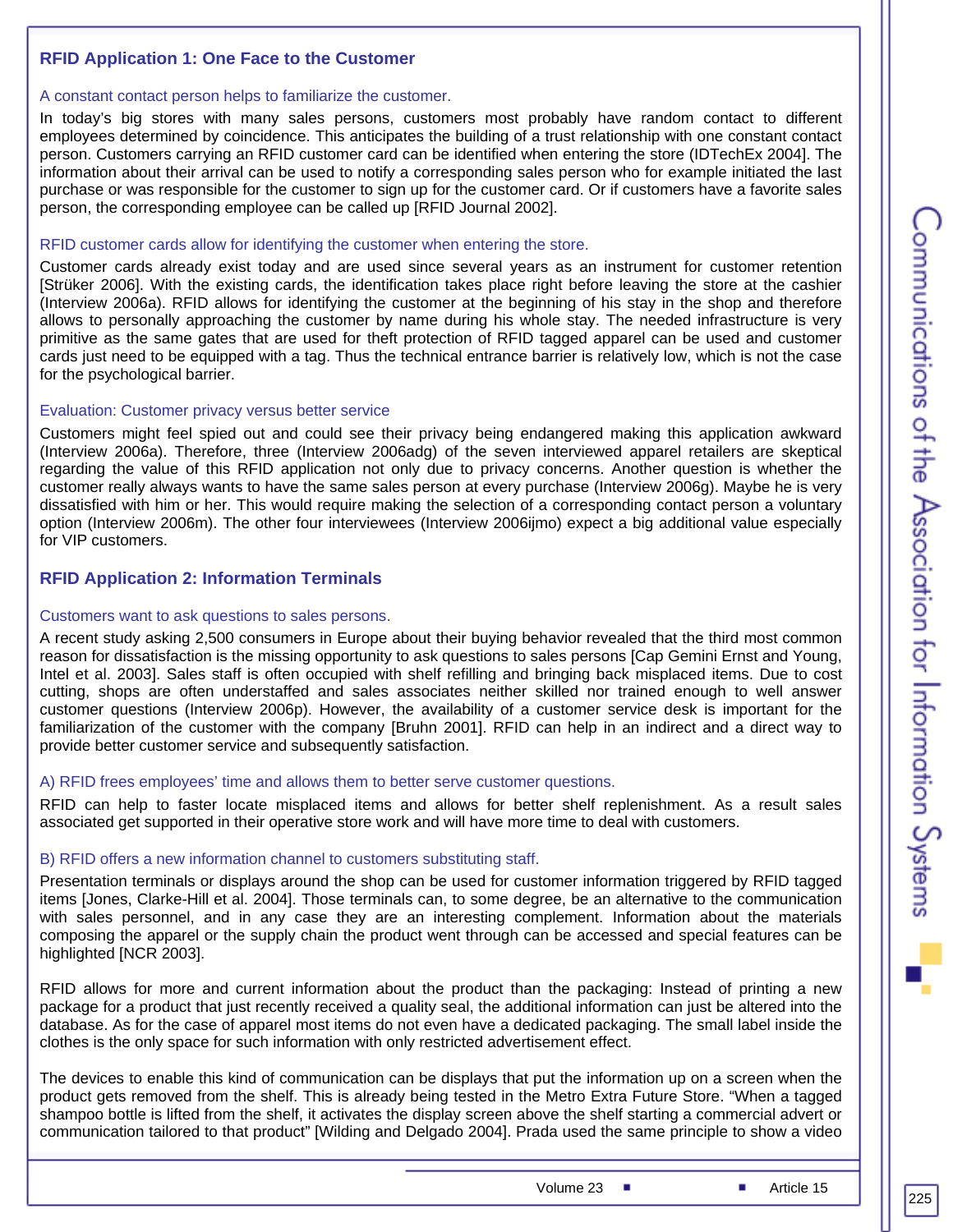clip of a model wearing the specific apparel on a cat walk [Ideo 2001]. Information terminals can also be set up in the store or the fitting rooms so that customers can hold their clothes upfront to access the features.

#### Evaluation: The additional value is big but the investment is not cheap either.

All of the six interviewed retailers [Interview 2006adgijo) see an additional value of this RFID application. To some degree, those information terminals can be technically already realized today with barcodes (Interview 2006a). However, RFID would ease the use for customers dramatically as there is no need to search for the barcode label on a hang tag and hold it in front of the scanner (Interview 2006j). Nevertheless, information terminals and displays would be an immense investment of around 50 to 60 thousand Euros for around 20 screens per shop and their return on investment is questionable (Interview 2006a). A major problem is also the effort of keeping the databases that handle the product information and features up to date. This could be outsourced to the manufacturer and costs could be shared. For example in department stores, such an information screen is a perfect way for manufacturers with their store-in-store isles to catch customers' attention and differentiate from competitors. Especially functional wear could benefit of this effective way to highlight special features. One manufacturer of highly functional wear for example has the problem that customers sneak around the shelves comparing prices without realizing differences in functionality. For this manufacturer, RFID triggered screens could inform the customers about the special functions that justify higher price (Interview 2006g).

#### **RFID Application 3: Interactive Advertisement Displays**

#### Individualized and interactive communication is more successful than passive.

An important aspect of retention is the individualization of the company's offering to the customer needs [Bruhn 2001). Individualized customer interaction such as in direct marketing is a recent strategy trend for this in marketing [Wiedmann, Ludewig et al. 2005] and can be achieved at the point of sale. To realize interactive communicating point-of-sales systems, information like age, gender or buying behavior about the dialog partner is required [Sieben 2003]. In brick-and-mortar retail shops customers get identified, and therefore can be treated individually, as late as at the cashier when showing their customer card. At that time, buying decisions have already been made [Strüker 2006]. With RFID equipped customer loyalty cards or "a tag embedded in a shoe could serve as an identifier of the person wearing it" instead, customers can get identified already while shopping [Rodkin and Yanahan 2005]. Their personal buying history can be accessed unleashing relevant information for individualization.

#### RFID enables the integration of customer specifics into the communication.

Warnings about product contents which a shopper is allergic to or wants to avoid can by shown at information terminals or using any other RFID device such as cell phones [NCR 2003]. Individual prices or special warranties for frequent shoppers for example can be communicated exclusively. Birthday specials or suggestions based on the shopping history can be made, and depending on the age of the customer different product features can be highlighted. The system can also suggest outfits based on a short touch screen query revealing that the customer is currently looking for a diner outfit.

#### RFID can integrate the customer into advertisements.

A possible enhancement is the integration of the customer into advertisement. Land's End, a U.S.-based apparel catalogue retailer, offers since 1999 the "My Virtual ModelTM" in its Internet shop. Customers can create a personal, three-dimensional model of themselves based on their body measures. They can choose among several faces and hair cuts. After having created this personal model, customers can virtually try on apparel to get an impression about the fit and see how the colors of the outfit match [Uhrich and Müller 2006]. RFID can merge electronic commerce technology into brick-and-mortar shops. Using a 3D body scanner such as the German apparel retailer C&A already offers in its store in Hamburg [C&A 2001] or a simple tape measure can reveal the needed body measures. A customer profile can then be stored onto the customer card or linked to a database. If then standing in front of a shelf, the virtual model of the customer wearing the clothes can give a personalized fashion show on a screen. This catches the customer's attention and can convince him or her of apparel he or she normally would not even have taken off the shelf. Shopping convenience grows as customers can save time for fitting on clothes that do not match their style or will not fit them as they can see on the screen (Interview 2006d). Especially for made to measure clothes or customizations of standard clothes this can be a powerful means (Interview 2006j). Nevertheless, the technical challenge of implementing such a system seems big (Interview 2006a) and the additional value for the customer despite its function as an eye catcher needs to be further evaluated (Interview 2006o).

#### Evaluation: Apparel retailers appreciate the new opportunities.

In the interviews, all five apparel retailers (Interview 2006adijo) positively reacted to the benefit of RFID enabling more interactive communication. However, depending on the degree of customer integration, privacy is an issue as individual prices or special warranties should not be readable by other customers (Interview 2006j). Therefore, cell

226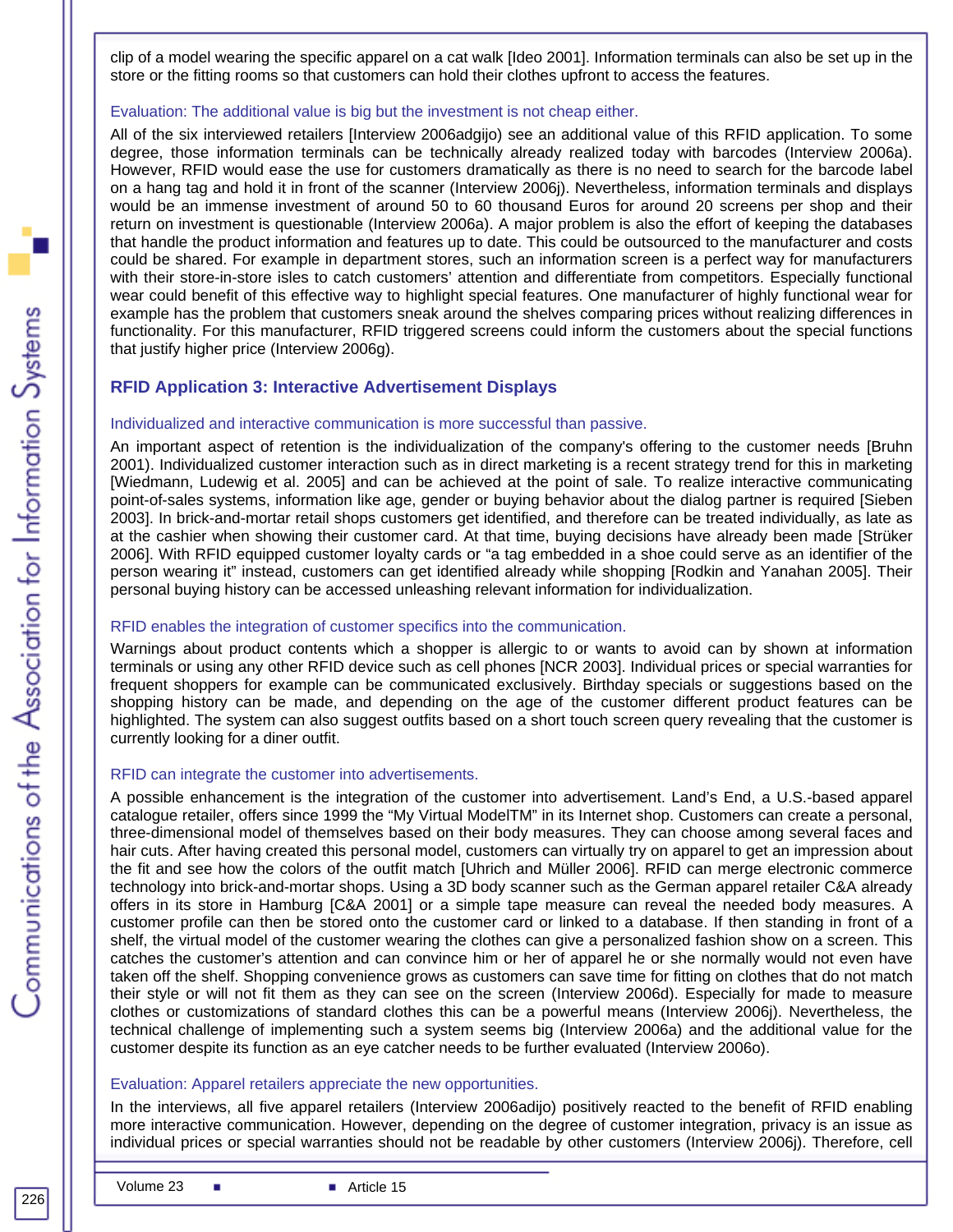phones or screens in the fitting rooms should be preferred for critical information to displays at shelves. Also different customer groups will have a different acceptance of the technology. Women or elderly people might be less tech-savvy in using interactive touch screen systems.

#### **RFID Application 4: Individual Pricing**

#### Short-term pricing focuses on single transactions versus long-term relationships.

Price measures for short-term buying stimulation equally change prices for all customers and focus on a demand increase for a single transaction. However, every customer has an individual willingness to pay. In the long term, as the customer company relationship lasts on, this willingness to pay can be explored, and adequate long-term price stimulations like individual quantity rebates or customized bundles matching the personal buying history can be provided. Those long term measures focus on establishing and strengthening a relationship with several transactions [Bruhn 2001].

#### RFID enables price individualization based on the individual customer lifetime value.

RFID customer cards allow to fast and easily track the buying history of customers. This information can be used to estimate a so-called "customer lifetime value"<sup>3</sup> (CLV) describing the future revenue potential and therefore importance of a customer for a company. With the CLV, customers can be clustered into several groups based on their actual and potential future attractiveness. This helps identifying endangered customers with decreasing shopping habits or premium customers creating extraordinary high revenues. Depending on this classification, pricing measures can be applied individually to anticipate customer revenue decrease by stimulation discounts, or reward premium shoppers with quantity rebates. First-time buyers can be stimulated with lower prices [NCR 2003] and customers showing little price sensitivity in the analysis of their purchase history (no reaction to discounted items, preference of premium apparel) can be charged premiums [Helm and Günter 2003].

#### RFID identifies customers while shopping and not as late as at the cashier.

In contrast to classical loyalty cards, RFID customer cards allow to identify and communicate with customers already during their time in the shop and not until the cashier when about to leave. Thus the effect of pricing can directly influence the purchase. Interactive advertisement screens in the shop can communicate individualized messages to the person standing in front. RFID-enabled cell phones or "personal shopping assistants"<sup>4</sup> can be used for scanning items and displaying price information while maintaining privacy. The same applies for price mirrors, information terminals in the shop or info screens within the fitting room.

#### Evaluation: RFID improves the window of opportunity for individual pricing.

Still, individual pricing is questionable due to legal regislations and ethical issues lowering the market transparency [Pepels 2001] and therefore is a strategic decision. Different prices for different customers endanger the feeling of price justice or price equity which can lead to unsatisfied customers [Bruhn 2004]. From the six interviewed retailers (Interview 2006adgjio), one completely despises pricing measures as not being compatible with the company's strategy (Interview 2006o), and two (Interview 2006ag) see somewhat an additional value as they prefer to use such price discounts as snail mails to allure customers to the shop. The other three see a big additional value due to the fact that customers can be approached while shopping.

#### **RFID Application 5: Value Added Services**

1

#### RFID can improve existing value added services as a better Auto-ID technology.

Customers fitting their clothes often realize that they have picked the wrong sizes or colors. This means they have to dress again, leave the fitting room with the risk of queuing up afterward, search for the desired item, and come back to continue fitting. Many apparel customers "are not shy about directing store associates to search the backroom if required" [Kurt Salmon Associates 2005]. Hence, it can also mean that retailers offer this task as a special service. However, such service is very personnel intense and therefore costly. Sales associates need to look for the desired apparel themselves, check if it is on stock and finally locate it (it might be misplaced somewhere in the shop, in another fitting room or in the stock room). RFID here offers especially in the apparel business big benefits for item

 $3$  The "customer lifetime value" (CLV) is a marketing measurement for the quality of customer relationships over time. For further information refer to [ Bruhn, M. (2001). *Relationship Marketing*. München, Vahlen.].

<sup>&</sup>lt;sup>4</sup> The Metro Extra Future Store uses a multimedia device called "Personal Shopping Assistant" (PSA), attached to the shopping cart to interactively communicate with customers [Strüker, J. and S. Sackmann (2004). *Success Factors for Electronic Customer Communication in Brick-and-Mortar Retailing.*]. For apparel retailing a portable "Personal Digital Assistant" (PDA) could have similar functionality.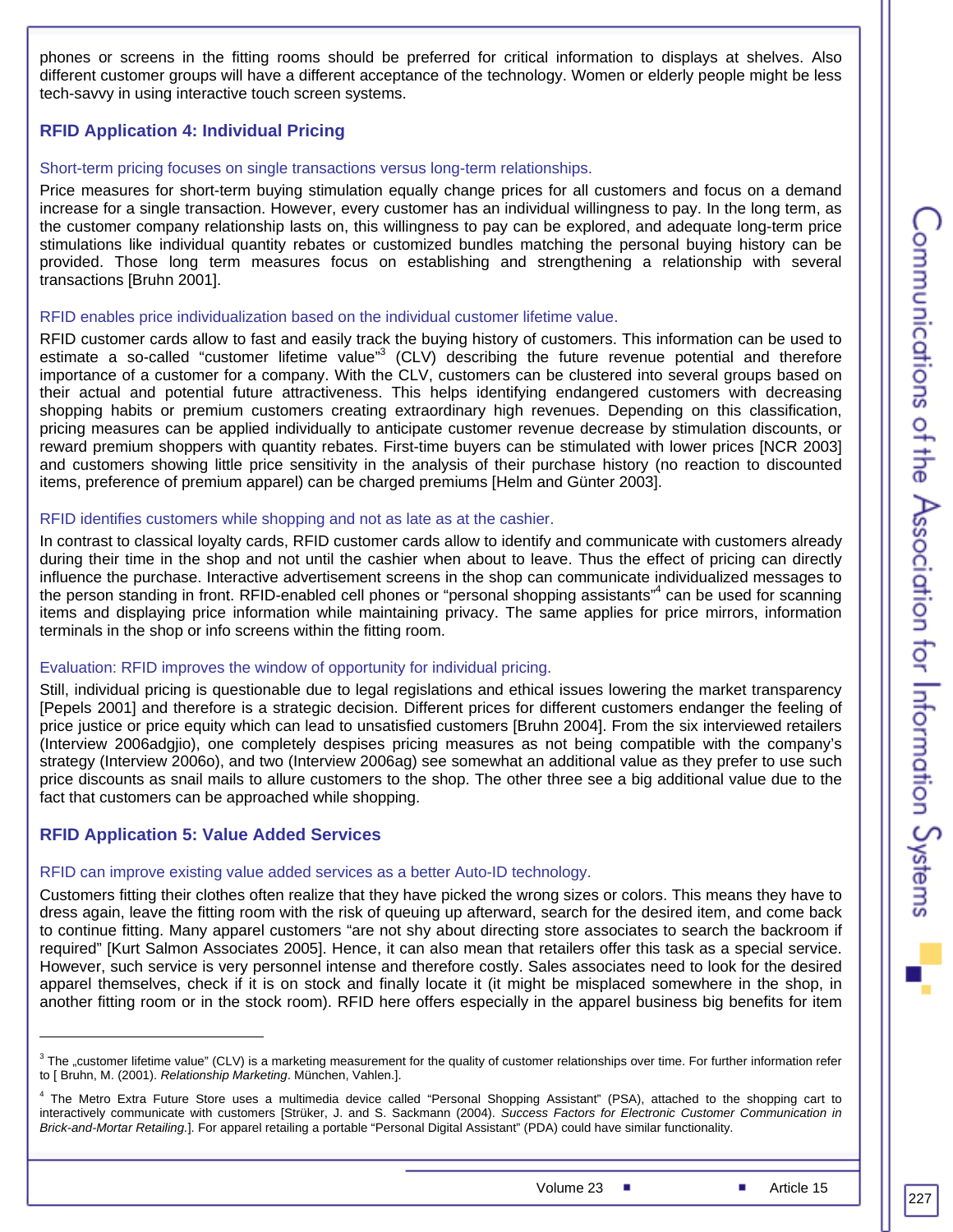location to quicker find the appropriate apparel [Kurt Salmon Associates 2005]. Thus personnel costs get manageable.

#### RFID acts as a life-long sales slip for return, post work services, or care instructions.

An RFID tag embedded in the apparel acts as a life-long sales slip and makes the conservation of a paper ticket obsolete. Retailers often offer post work customization service free of charge or at reasonable prices to their customers. To prove that the apparel has been bought at that retailer, the original sales slip is needed. However, if a customer can not provide the sales slip, apparel retailers "in dubio pro reo" still provide their service for free as misuse is quite low. One retailer estimates the rate of misuse to be at around 0.3 percent (Interview 2006m). Nevertheless, not having to keep the sales slip for post work, warranty issues or 14 day test purchase and product return means more convenience for customers. Also care instructions saved on the tag can be useful for customers. Often the paper with the instructions is itchy and gets cut off by customers (Interview 2006g). In the future, RFID tags could contain this information to be read directly by the washing machine for automatically determining the right settings.

#### RFID offers a new differentiation source for retailers with cooperation partners.

With RFID tags embedded in apparel it is possible to relate apparel to the retailer who traded it. A retailer can offer value added services in cooperation with external partners. Those service contractors can use RFID for the verification of the apparel and for billing with the retailer. Thus, RFID can be used by any apparel retailer to differentiate himself from other retailers selling the same apparel. Today, retailers differentiate themselves mainly by their geographic distribution, their shop design and service as well as their price points. With RFID, retailers can differentiate themselves much more with value added services. Cross company value added service offers could be cleaning, maintenance, or repair services for the sold apparel. The retailer negotiates contracts with service providers such as Laundromats or tailors to offer special prices on their items. Subsequently, retailer A can justify a higher price for the same apparel that retailer B sells due to value added services related to the retailer and not the product. This offers a new source of differentiation and competitive advantage for dealers trading standardized products.

#### Evaluation: Apparel retailers are excited about this new opportunity.

In the interviews, all four apparel retailers have been excited about this new opportunity (Interview 2006ijno). It offers a new way to differentiate from competitors and provide additional value to customers. Especially smaller or specialty retailers may profit the most from this opportunity.

#### **RFID Application 6: Recommendation Systems**

#### Cross selling to increase revenues per customer

Besides individualization, cross selling is necessary for an economical growth of the relationship by increasing the revenue per customer. Higher buying frequency and higher buying quantities are the result [Bruhn 2001]. RFID can be used to individually promote related products and improve cross selling [Jones, Clarke-Hill et al. 2004] [Wiedmann, Ludewig et al. 2005]. Retailers can "communicate with shoppers while they are shopping in an effort to encourage them to buy an additional and/or complimentary item" [Rodkin and Yanahan 2005]. In the Metro Extra Future Store for example information terminals offer computerized cross selling suggestions for wine pairing which 64 percent of the respondents in a study conducted by the Boston Consulting Group ranked as highly valuable [Rodkin and Yanahan 2005].

#### RFID readers and multimedia screens in the fitting rooms for computerized suggestions

For apparel retailers, merchandising multimedia systems can be used in the fitting rooms for instance. "A reader in the dressing room identifies all items a customer brings inside, and a large display shows multimedia product information along with suggestions for alternative or complementary combinations of clothing and accessories" [IDTechEx 2005].

#### Cross selling recommendations can be based on various information sources.

"Tracking customers' purchases before they leave the store offers retailers information that can immediately be used for the cross selling other related products" [Rodkin and Yanahan 2005]. Thus product suggestions can be made based on the current assortment of apparel brought to the fitting room and the long term buying history of the shopper. In both cases, recommendations can derive either from a company's perspective suggesting bad selling clothes or remaining single copies, or from a customer's point of view suggesting apparel that most likely fits his taste. What clothes match together must either be determined manually by the retailer, or data mining and computerized recommendation algorithms like association analysis ("customers who bought product A and B also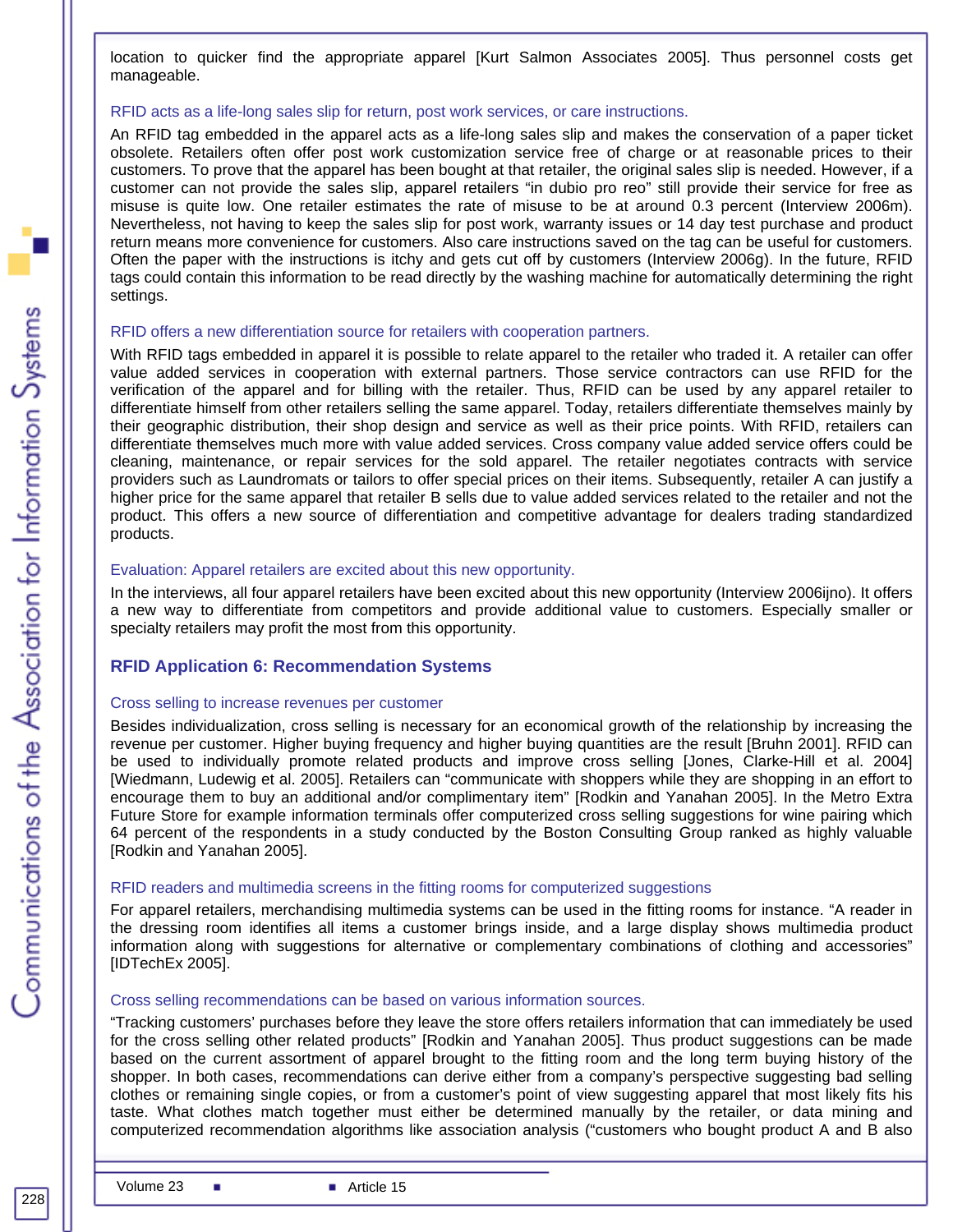communications of the Association for Information Oystems

bought product C") can do the job automatically [Grob and Bensberg 1999]. In analyzing buying patterns of several customer groups, shoppers with a corresponding pattern and thus fashion taste can be identified. Comparing previous purchases of those corresponding groups can reveal items that might be someone's taste but have not been bought yet. Those items can then be suggested via the multimedia screen. For the case the customer wants to try one of the suggested items on, there should be a bring service through a sales associate if clicking on a button (Interview 2006g). Therefore it is important to link the recommendation system with the existing information system to check product availability (Interview 2006a).

#### Evaluation: Cross selling might be a killer application with direct impact on sales.

All interview partners (Interview 2006ijgo) agreed that if applied correctly, this can be a real killer application. However, they see major efforts in manually determining the recommendation suggestion (Interview 2006aj). Therefore computerized algorithms would be preferred.

#### **V. INSIGHTS AND IMPLICATIONS**

Table 3 gives an overview on the selected RFID applications and highlights the main insights from the interviews concerning situations where these applications have the biggest impact:

| <b>Table 3: RFID Applications</b>                                 |                                                                                                                                                    |  |  |  |
|-------------------------------------------------------------------|----------------------------------------------------------------------------------------------------------------------------------------------------|--|--|--|
| <b>RFID application</b><br><b>Situations with highest benefit</b> |                                                                                                                                                    |  |  |  |
|                                                                   |                                                                                                                                                    |  |  |  |
| (1) One face to the customer                                      | Stores selling products with a high need for<br>explanation and slow repurchase cycles such as<br>workwear or liveries                             |  |  |  |
| (2) Info terminals                                                | Retailers trading products with special features<br>such as functional sports wear                                                                 |  |  |  |
| (3) Interactive advert displays                                   | Shops with a young, tech-savvy customer group                                                                                                      |  |  |  |
| (4) Individual pricing                                            | Retailers selling products to a big but less<br>definable target group                                                                             |  |  |  |
| (5) Value added services                                          | Stores positioned in the medium to high price<br>segment with a clear quality and differentiation<br>strategy instead of cost and price leadership |  |  |  |
| (6) Recommendation system                                         | Cross selling is highly valuable for almost every<br>situation                                                                                     |  |  |  |

#### **Three Benefit Types of the RFID Applications**

From the discussions with the apparel retailers none of the identified RFID applications seems to be the one and best "killer application." Different applications have different impacts:

- **Cost saving** in a customer relationship can be achieved via "information terminals" (RFID application 2) and a "faster check out process." Both applications aim at the **substitution of staff by technology** and thus help save costs.
- The following RFID applications focus on **increasing revenues per customer**. "Dynamic pricing" and "Individual pricing" (RFID application 4) try to exploit the individual **willingness to pay**. "Interactive advert displays" (RFID application 3) and "recommendation systems" (RFID application 6) make customers buy further products besides what was planned enabling cross selling and lead to a higher **quantity** of products purchased. Also optimized store layouts due to RFID enabled customer "running patterns" helps to place merchandise on the right spots leading to more sales. "Easier product trial" and an "intelligent wardrobe" have the goal to increase the **buying frequency** and thus also increase revenues per customer. Similarly, "technical alternation barriers" hinder the churn of customers to competitors and thus also keeps up buying frequency for the retailer.
- **Service quality** is perceived high if customers **trust** their retailer. "Authenticity assurance," more "advanced product recalls" and the "signalling of high service quality" make customers trust in the retail brand. This improves the likeliness of customers to buy at the specific retailer. "Value added services" (RFID application 5) and "location services" as well as "one face to the customer" (RFID application 1) deliver a better **shopping experience** to customers. Thus customers are more likely to spend much time in the shop and come back regularly for enjoyment. The "storage of measurement data" into the apparel underlines this individual experience.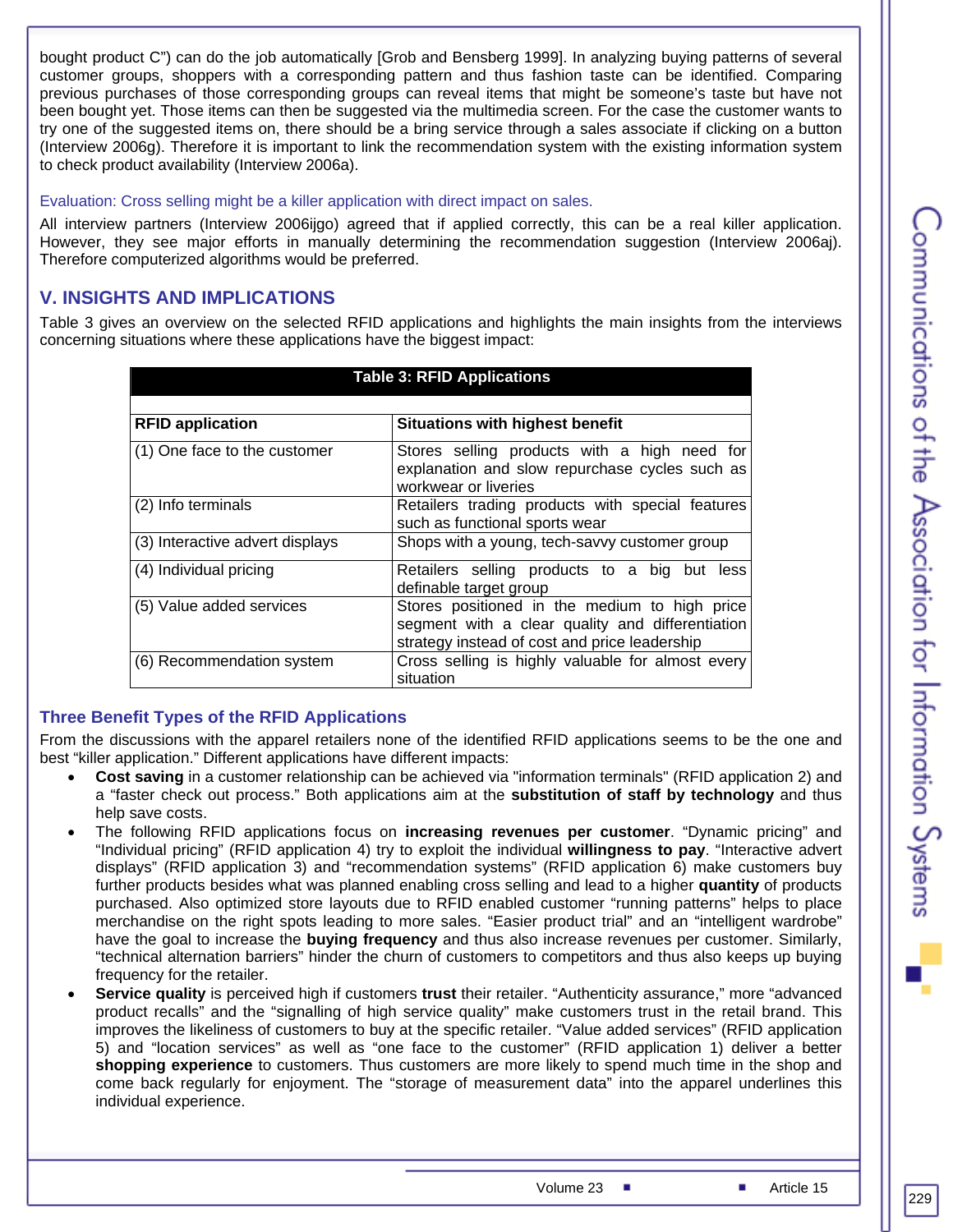#### **RFID Migration Paths Vary by Retail Format and so Do the Benefits of RFID Applications**

Consultants of Kurt Salmon and Associated say that the RFID migration path is dependent on the retail format [Kurt Salmon Associates 2005]. Different kinds of retailers can be distinguished based on the product category (assortment depth and width) and the customer benefit (price versus convenience) they provide [Nieschlag, Dichtl et al. 2002]. The way the different kind of stores will adopt RFID is not the same. Item level RFID tagging offers the full width of benefits, but tagging and data handling costs are much higher than RFID at the pallet or case level [Asif and Mandviwalla 2005]. Therefore RFID adoption can have different migration paths depending on the retail format (see Figure 3):



#### **Figure 3. Migration Path of RFID Adoption by Retail Format [Kurt Salmon Associates 2005].**

- − **Specialty retailers** focus on one product category but provide unique expertise in this area to their customers. They are perfectly suited to capitalize on item level RFID. Starting to introduce RFID on high priority products and moving on to the rest of their assortment lowers the entrance barrier. Furthermore, customers can be better adducted to the new technology if starting on selected products (Interview 2006g). The store design, staffing model and price points of specialty retailers enable this step-by-step approach. "A store associate can effortlessly wave a handheld reader in the vicinity of specified store fixtures once or twice per day" [Kurt Salmon Associates 2005]. The staffing model is organized for long-term relationships due to the required product expertise. Therefore training on the use of RFID equipment is more effective. Furthermore, price points in specialty retailing are higher than in discount stores and subsequently cover the costs of item level RFID tags easier [Kurt Salmon Associates 2005]. For specialty retailers RFID could be mainly used for disburdening staff from operative tasks in order to free time for customer support which is very important for this retail type (Interview 2006o). The following RFID applications seem to be especially valuable: (1) One face to the customer fosters the personal relationship.
- − **Department stores** offer a big variety of different product categories. Depending on the assortment depth within each product category they may follow the approach of specialty retailers to start RFID on the item level. Though, they will probably start with a whole product category (Kurt Salmon Associates 2005]. For department stores, RFID could focus on more differentiation from competitors as many department stores sell the same apparel brands (Interview 2006o). The following applications could be most valuable: (3) interactive advert screens are a differentiator and lead to shopping experience. (4) Individual pricing rewards customer loyalty. (5) Value added services lead to more differentiation from competitors. (6) Recommendation systems are good for the big available product assortment.
- − **Discounters** instead are better suited for a different RFID migration path. Using their bargaining power over suppliers they can force them to deliver RFID for all categories. Their low price margins, the multi-category nature of their stores and their lean staffing models make item level RFID tagging as an entrance in to the Auto-ID technology unattractive. However, the high volume of sell-through allows "these retailers to use intelligent algorithms to trigger out-of-stock" already with pallet and case level tagging [Kurt Salmon Associates 2005]. With falling tag prices they will move on to item level tagging in the future. Item level RFID tagging for discounter would especially lead to improvements due to substituting staff, and achieving more shopping efficiency (Interview 2006o). Therefore the following applications are recommended: (2) Information terminals can replace staff. (6) Recommendation system can replace staff.

#### **In Five Years First Apparel Retailers Will Have Implemented RFID for Marketing**

The interviews with apparel retail RFID experts regarding the implementation time frame split up interviewees into two clusters. Group 1 and 2 have no concrete plans about the implementation and also no idea about a time frame. Group 3 predicts to possibly start with RFID for marketing purpose in Europe by next year. In five years, the implementation will have been successfully finished and marketing potentials been realized (Interview 2006g).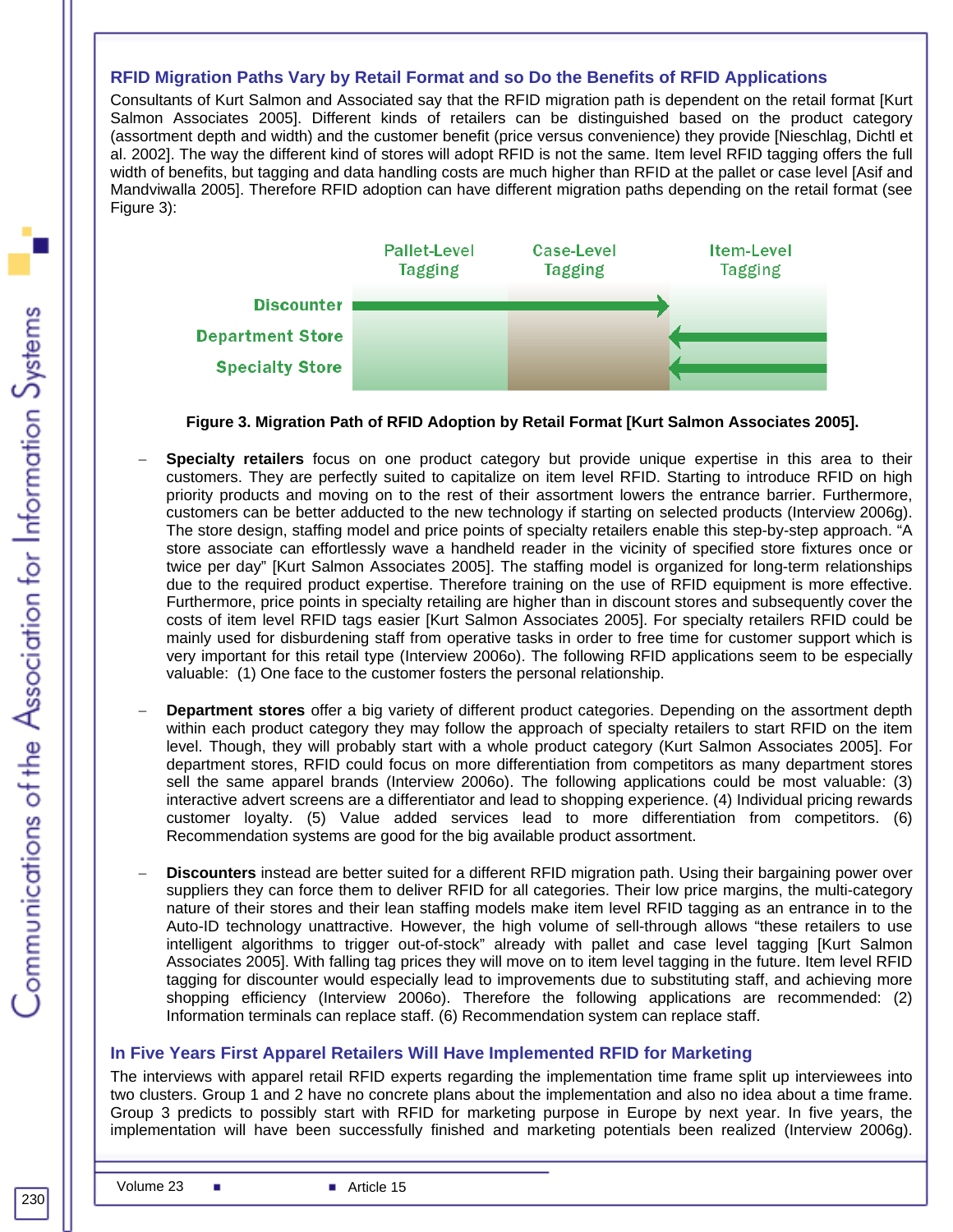Implementation of barcodes took such a long time as the introduction took place when retailing was booming. Today, retailing has severe profitability problems leading to a higher innovation pressure (Interview 2006g).

#### **Practical Implications: Next Steps for Apparel Retailers**

For apparel retailers interested in the adoption of RFID the following recommendation can be given from the authors' expertise:

- A start with item-level tagging is most suitable for high-margin products. It is not necessary to equip all apparel with RFID tags to participate at the first benefits of RFID. High-margin products absorb the (currently) high prices of the tags and already enable impressive applications. Also products from current advertising campaigns should be tagged as they have a key role pulling customers into the stores.
- Multimedia terminals should be placed as eye catchers close to the RFID tagged merchandise catching customers' attention. The multimedia terminals should provide additional information about the special features of the apparel (RFID application 2) and furthermore enable interactive advertisment (RFID application 3).
- One RFID recommendation systems should be placed in the changing rooms' area. Customers get matching product recommendations right when they try on tagged apparel. High-margin and advertised products thus act as multipliers to cross-sell other merchandise—even without RFID tags.
- Later on, as tag prices decrease further and first experiences have been made, tagging should be extended to other product lines and so should grow the infrastructure of readers and terminals allowing for the other RFID applications.

#### **VI. FUTURE OUTLOOK**

#### **The Paper Can Be Used a Starting Point for a Financial Quantification by Apparel Retailers**

The value of a research like this lies in the systematization of new, innovative applications, and the evaluation of the technical progress which is an integral step before real-world implementations [Strüker 2006]. The uniqueness of the research lies on the one hand in the approach of identifying RFID applications starting from a marketing perspective instead of the technology, and on the other hand in the close linkage of academia and practice. The paper can be used by apparel retailers as a framework to systematically evaluate the marketing opportunities of RFID. Apparel retailers can select among the presented variety of RFID applications the most relevant ones based on their situation, strategy and store format. In a following step they need to financially evaluate the expected business value for their company. Together with the value of all other RFID applications such as in supply chain management, an overall investment decision regarding RFID can be made.

#### **RFID Is an Infrastructure Technology Making the Financial Evaluation Different**

All in all, the costs of RFID have to be opposed to the increase in information quality, the new options of actions and better customer orientation [Wiedmann, Ludewig et al. 2005]. "RFID is also essentially an infrastructure technology. Many people, however, are still focused on RFID as an application. They ask how much it will cost and what return on investment they can expect from it. This is analogous to asking what the ROI on the Internet is and how it should be measured. Your network of RFID interrogators, or readers, should be viewed as an infrastructure upon which many applications will be built. The ROI is found in the applications, not in the infrastructure" [Rush 2005]. In this paper, many of such RFID applications have been presented. Together with all other applications of RFID along the supply chain, an overall evaluation of RFID by apparel retailers can be conducted.

#### **REFERENCES**

EDITOR'S NOTE: The following reference list contains the address of World Wide Web pages. Readers, who have the ability to access the Web directly from their computer or are reading the paper on the Web, can gain direct access to these references. Readers are warned, however, that:

1. These links existed as of the date of publication but are not guaranteed to be working thereafter.

2. The contents of Web pages may change over time. Where version information is provided in the references, different versions may not contain the information or the conclusions referenced.

3. The authors of the Web pages, not CAIS, are responsible for the accuracy of their content.

4. The author of this article, not CAIS, is responsible for the accuracy of the URL and version information.

(2006). "Strategic Importance of RFID - The CIO Perspective an Empirical Analysis in Germany," Proceedings of the Twelfth Americas Conference on Information Systems, Acapulco, Mexico August 04th-06th 2006.

Asif, Z. and M. Mandviwalla. (2005). "Integrating the Supply Chain with RFID: A Technical and Business Analysis," *Communications of the Association for Information Systems* 15(1), pp. 393 - 426.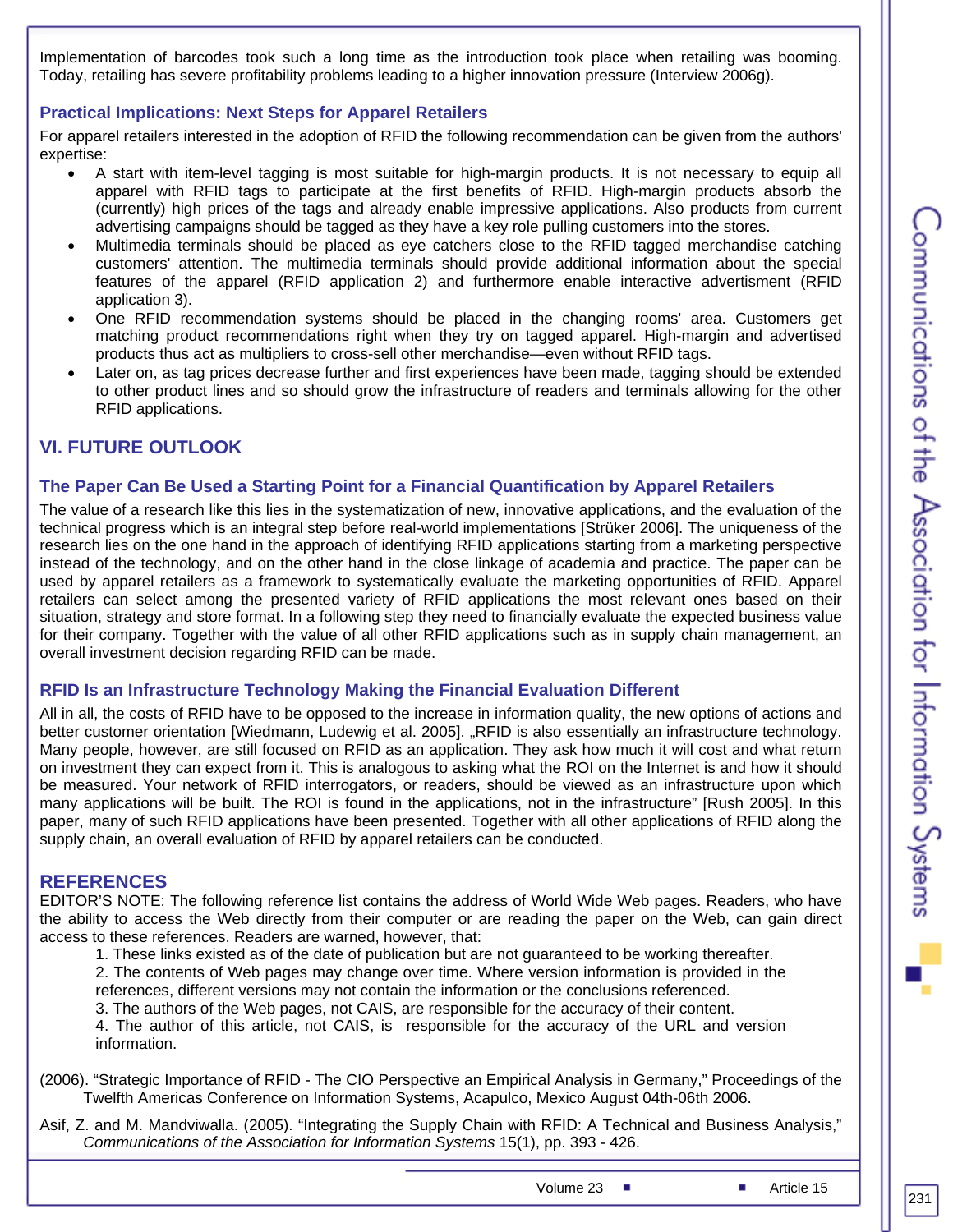- Behrenbeck, K., J. Küpper, and K. Magnus. (2004), "RFID: Ein kleiner Chip löst große Hoffnung aus," *McKinsey Akzente* 33, pp 16 - 23.
- Berthiaume, D. (2004), "RFID Boosts Customer Satisfaction at Tesco Smart Shelves Show Potential to Improve Visibility," *Chain Store Age* January 2004, pp. 24A - 25A.
- Bruhn, M. (2001). *Marketing Grundlagen für Studium und Praxis*. Wiesbaden.
- Bruhn, M. (2001). *Relationship Marketing*. München, Vahlen.
- Bruhn, M. (2004). "Preismanagement," Lecture notes summer term 2004, Technical University of Munich.
- Bruhn, M. (2004). "Relationship Marketing," Lecture notes winter term 2004, Technical University of Munich.
- C&A. (2001). "A New Dimension First 3D-Body Scanner at C&A in Hamburg," http://www.c-anda.com/aboutUs/company/trend/ (current May 31, 2006).
- Cap, G. E. and Young et al. (2003). "Transforming the Shopping Experience through Technology: A Study in European Consumer Buying Behaviour."
- Chappell, G., D. Durdan, et al. (2003). "Auto-ID in the Box: The Value of Auto-ID Technology in Retail Stores."
- Chu, J. and G. P. Morrison. (2003). "Das Einkaufserlebnis der Zukunft: Ergebnisse der IBM/NRF Studie zum Thema 'Store of the Future / Retailing on demand."
- Curtin, J., R. J. Kauffman, and F. J. Riggins. (2005). "Making the Most out of RFID Technology: A Research Agenda for the Study of the Adoption, Usage and Impact of RFID."
- Datamonitor. (2005). " Apparel Retail in Germany Industry Profile."
- Datamonitor. (2005). "Global Apparel Retail Industry Profile."
- Doyle, S. (2004). "Auto-ID Technology in Retail and Its Potential Application in Marketing," *Journal of Database Marketing & Customer Strategy Management* 11(3), pp.
- EPCglobal. (2006). "Home Page," http://www.epcglobalinc.org/ (current May 19, 2006).
- Grob, H. L. and F. Bensberg. (1999). *Das Data-Mining-Konzept*, Arbeitspapier Nr. 8 der Reihe computergestütztes Controlling.
- GS1. (2006). "The Global Language of Business," http://www.gs1.org/ (current May 19, 2006)
- Helm, S. and B. Günter. (2003). *Kundenwert Eine Einführung in die theoretischen praktischen Herausforderungen der Bewertung von Kundenbeziehungen, Kundenwert - Grundlagen - Innovative Konzepte - Praktische Umsetzungen*, Wiesbaden, pp. 3 - 38.
- Ideo. (2001). "Staff Devices and Dressing Rooms Information Architecture for High-Fashion Store," http://www.ideo.com/portfolio/re.asp?x=50120 (current November 10, 2005).
- IDTechEx. (2004). "Electronics City Retail Park, Staff Cards, India," http://rfid.idtechex.com/knowledgebase/en/. (current November 10, 2005).
- IDTechEx. (2005). "Wincor Nixdorf, Future Lab Project USA," http://rfid.idtechex.com/knowledgebase/en/ (current November 10, 2005).
- Jannasch, U. and S. Spiekermann. (2004). *RFID Technologie im Einzelhandel der Zukunft: Datenentstehung, Marketing Potentiale und Auswirkungen auf die Privatheit des Kunden*.
- Jones, P. et al. (2004). "Radio Frequency Identification in the UK: Opportunities and Challenges," *International Journal of Retail & Distribution Management* 32(2/3), pp. 164 - 171.

Knebel, U., J. M. Leimeister and H. Krcmar. (2006). *ExPoTraT - Ergebnisse quantitative Umfrage* - Auszug.

Kreimer, T. (2005). *Der deutsche Textileinzelhandel aus Verbrauchersicht*.

Kurt Salmon Associates. (2005). *Pulling the Trigger on RFID in Apparel Retail*.

- Kuzeljevich, J. (2005). "The Leading Edge Key Trends in RFID Technology A Report from the 2nd Canadian RFID Conference," *Canadian Transportation & Logistics*, May 2005, pp. 14 - 19.
- Loebbecke, C. (2005). "RFID Technology and Applications in the Retail Supply Chain: The Early Metro Group Pilot," 18th Bled eConference eIntegration in Action, Bled.

Majoras, D. P. et al. (2005). "Radio Frequency Identification: Applications and Implications for Consumers."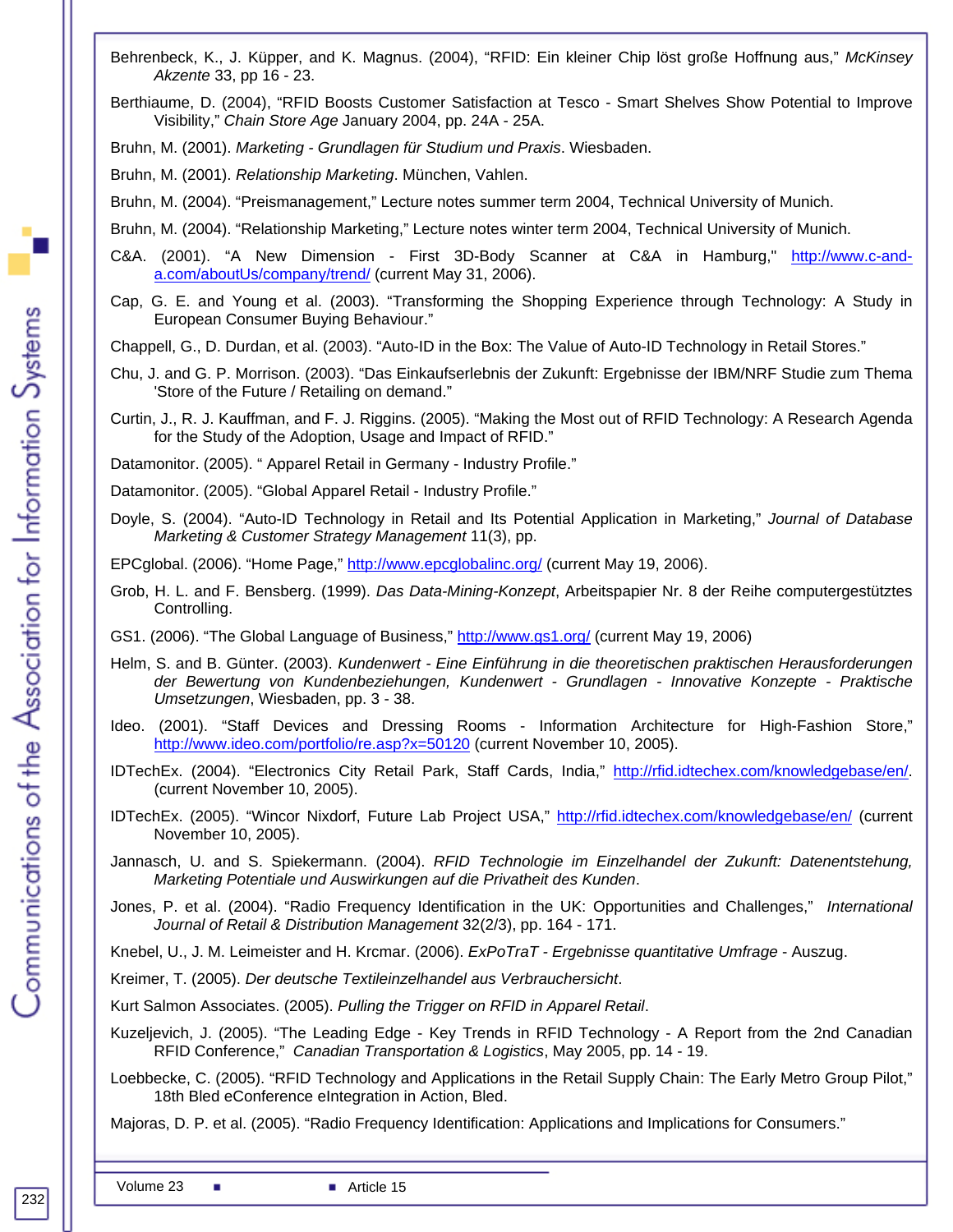Meffert, H. and M. Bruhn. (2000). *Dienstleistungsmarketing*, Wiesbaden.

NCR. (2003). "50 Ideas for Revolutionizing the Store through RFID."

Nieschlag, R., E. Dichtl, and H. Hörschgen. (2002). *Marketing*, Duncker & Humbolt.

- Pepels, W. (2001). *Kommunikations-Management Marketing-Kommunikation vom Briefing bis zur Realisation*, Stuttgart.
- RFID Journal. (2002). "Learning from Prada," http://www.rfidjournal.com/article/articleview/272 (current November 10, 2005).

Rodkin, H. H. and P. Yanahan. (2005). *RFID Adoption in the Retail Industry*.

- Rush, T. (2005). "Think Infrastructure," http://www.rfidjournal.com/article/articleview/1732/1/82/ (current November 10, 2005).
- Sandner, U., J. M. Leimeister, and H. Krcmar. (2006). "Business Potentials of Ubiquitous Computing."

Schnell, R., P. B. Hill and E. Esser (1999) *Methoden der empirischen Sozialforschung*. München, Wien, Oldenburg.

- Sharpless, H. (2005). "Marketing Benefits Tops in RFID Adoption," http://www.rfidproductnews.com/issues/2005.05/feature/marketingbenefits.php (current February 20, 2006).
- Sieben, F. (2003). "Customer Relationship Management als Schlüssel zur Kundenzufriedenheit," *Kundenzufriedenheit - Konzepte - Methoden - Erfahrungen*, C. Homburg, Wiesbaden, pp. 327 - 346.

Spiekermann, S. and H. Ziekow. (2004). *Technische Analyse RFID-bezogener Angstszenarien*.

- Strüker, J. (2006). "Individualisierung im deutschen Einzelhandel: Ökonomische Analyse elektronischer Formen der Kundenkommunikation,", Diss. ALU Freiburg.
- Strüker, J. and S. Sackmann. (2004). "Success Factors for Electronic Customer Communication in Brick-and-Mortar Retailing."

Uhrich, F. and M. Müller. (2006). "Land's End Custom TM: Hosen und Hemden maßgeschneidert."

- Wiedmann, K. P., D. Ludewig, and M. O. Reeh. (2005). "Potenziale des Einsatzes von RFID-Systemen für das Marketing im Einzelhandel."
- Wilding, R. and T. Delgado. (2004). "RFID applications within the Supply Chain," *Supply Chain Practice* 6(2), pp. 30 - 43.

#### **ABOUT THE AUTHORS**

**Fabian Uhrich** studied business administration at the Technische Universitaet Muenchen (Germany), the Hong Kong University of Science and Technology, the HEC School of Management in Paris, and the University of California at Berkeley. Additionally he earned a degree in Technology Management from the Center for Digital Technology and Management in Munich. Currently he is working with the Boston Consulting Group in Munich on projects mainly in the area of technology, media and telecommunications.

**Uwe Sandner** is a researcher at the Technische Universitaet Muenchen and the Center for Digital Technology and Management in Munich. His research interests include the application of RFID technology in consumer domains and software development for mobile and ubiquitous services.

**Florian Resatsch** is a researcher and entrepreneur. He worked as a research associate and project leader at the Institute of Electronic Business at the University of Arts Berlin with a design focus and conducts research in information systems at the Technische Universitaet Muenchen, Munich, Germany. Main research focus is on ubiquitous computing communication infrastructures and technologies, such as RFID and NFC. Florian Resatsch studied business administration at the University of Augsburg and worked for several international companies in information technology departments.

**Dr. Jan Marco Leimeister** is a full professor of Information Systems and holds the Chair for Information Systems at Kassel University since 2008, He is furthermore a research group manager at the Chair for Information Systems, Technische Universitaet Muenchen, Munich, Germany. He runs research groups on Virtual Communities, eHealth, Ubiquitous/Mobile Computing and manages several publicly funded research projects. His teaching and research areas include eHealth, Online Communities, IT Innovation Management, Service Science, Ubiquitous and Mobile Computing, Computer Supported Cooperative Work, and Information Management.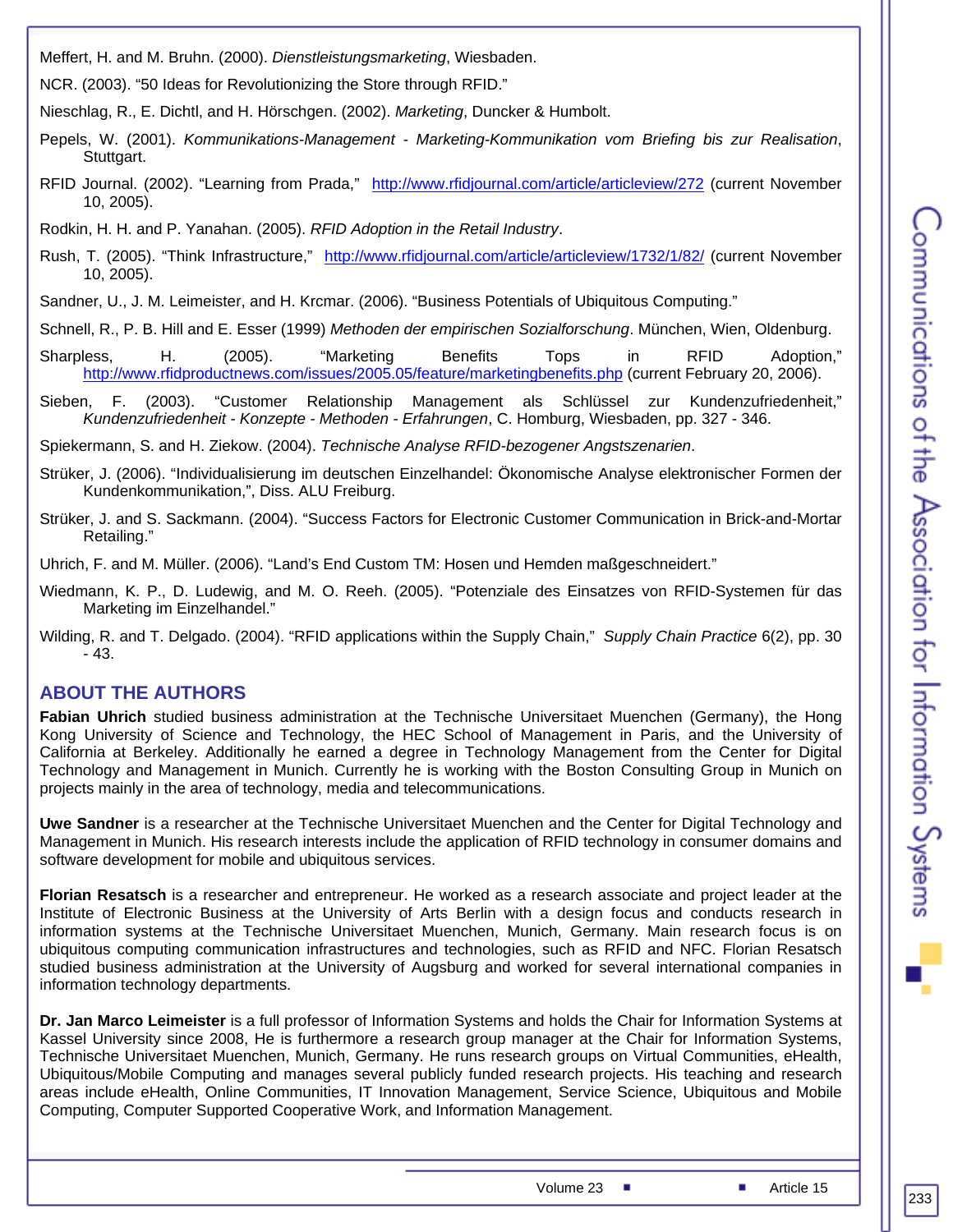**Dr. Helmut Krcmar** is a full professor of Information Systems and holds the Chair for Information Systems at the Department of Informatics, Technische Universitaet Muenchen (TUM), Germany since 2002. He worked as Post Doctoral Fellow at the IBM Los Angeles Scientific Center, as assistant professor of Information Systems at the Leonard Stern School of Business, NYU, and at Baruch College, CUNY. From 1987 to 2002 he was Chair for Information Systems, Hohenheim University, Stuttgart. His research interests include Information and Knowledge Management, IT-enabled Value Webs, Service Management, Computer Supported Cooperative Work, and Information Systems in Health Care and eGovernment.

Copyright © 2008 by the Association for Information Systems. Permission to make digital or hard copies of all or part of this work for personal or classroom use is granted without fee provided that copies are not made or distributed for profit or commercial advantage and that copies bear this notice and full citation on the first page. Copyright for components of this work owned by others than the Association for Information Systems must be honored. Abstracting with credit is permitted. To copy otherwise, to republish, to post on servers, or to redistribute to lists requires prior specific permission and/or fee. Request permission to publish from: AIS Administrative Office, P.O. Box 2712 Atlanta, GA, 30301-2712 Attn: Reprints or via e-mail from ais@aisnet.org